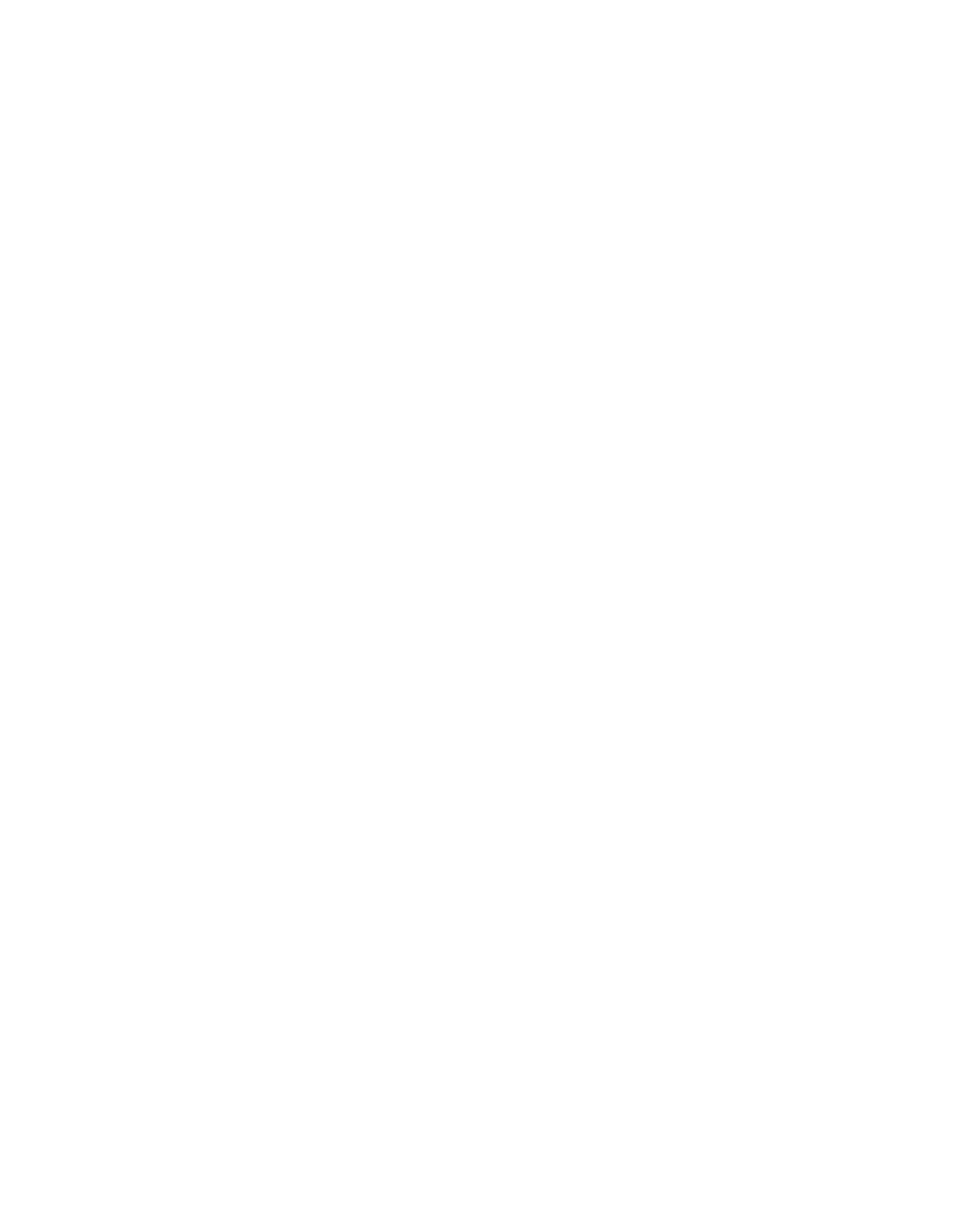# **TABLE OF CONTENTS**

<span id="page-2-0"></span>

| State of High School Graduation [Postsecondary Enrollment:State of High School Graduation (17)] 9 |  |
|---------------------------------------------------------------------------------------------------|--|
|                                                                                                   |  |
|                                                                                                   |  |
|                                                                                                   |  |
|                                                                                                   |  |
| Term Credit Hours Attempted [Postsecondary Enrollment: Term Credit Hours Attempted (22)] 10       |  |
| Term Credit Hours Earned [Postsecondary Enrollment: Term Credit Hours Earned (23)] 11             |  |
| Cumulative Credit Hours Earned [Postsecondary Enrollment:Cumulative Credit Hours Earned (24)] 11  |  |
|                                                                                                   |  |
|                                                                                                   |  |
| Remedial Course Math Flag [Postsecondary Enrollment:Remedial Course Math Flag (27)] 11            |  |
| Remedial Course Reading Flag [Postsecondary Enrollment: Remedial Course Reading Flag (28)]11      |  |
|                                                                                                   |  |
|                                                                                                   |  |
|                                                                                                   |  |
| Postsecondary Student ID [Postsecondary Academic Awards:Postsecondary Student ID (3)]14           |  |
| * Academic Year Ending [Postsecondary Academic Awards:Academic Year Ending (4)]14                 |  |
|                                                                                                   |  |
|                                                                                                   |  |
|                                                                                                   |  |
|                                                                                                   |  |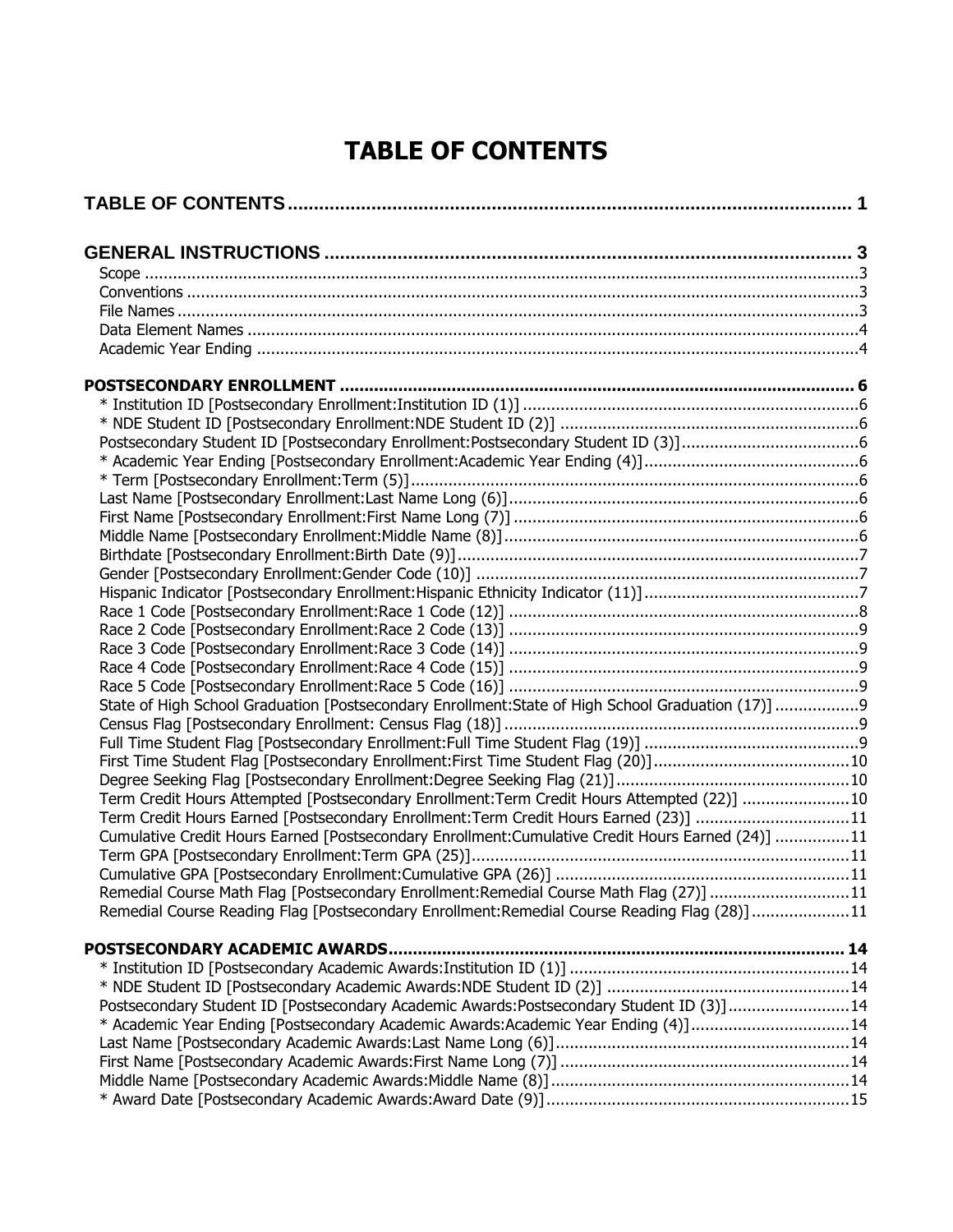| Postsecondary Student ID [Postsecondary Perkins Students:Postsecondary Student ID (3)] 18        |  |
|--------------------------------------------------------------------------------------------------|--|
| * Academic Year Ending [Postsecondary Perkins Students: Academic Year Ending (4)] 18             |  |
|                                                                                                  |  |
|                                                                                                  |  |
|                                                                                                  |  |
|                                                                                                  |  |
| Individual With Disability [Postsecondary Perkins Students: Individual With Disability (9)]19    |  |
|                                                                                                  |  |
| Displaced Homemaker [Postsecondary Perkins Students:Displaced Homemaker (11)]19                  |  |
| Limited English Proficiency [Postsecondary Perkins Students:Limited English Proficiency (12)] 19 |  |
| Economically Disadvantaged [Postsecondary Perkins Students: Economically Disadvantaged (13)] 20  |  |
| Pell Grant Recipient Flag [Postsecondary Perkins Students: Pell Grant Recipient Flag (14)]20     |  |
| BIA Grant Recipient Flag [Postsecondary Perkins Students: BIA Grant Recipient Flag (15)] 20      |  |
|                                                                                                  |  |
|                                                                                                  |  |
|                                                                                                  |  |
|                                                                                                  |  |
| * Academic Year Ending [Postsecondary Perkins Courses: Academic Year Ending (3)] 22              |  |
|                                                                                                  |  |
|                                                                                                  |  |
|                                                                                                  |  |
| * Postsecondary Course Code [Postsecondary Perkins Courses:Postsecondary Course Code (7)] 23     |  |
|                                                                                                  |  |
|                                                                                                  |  |
| Course Weight/REU Factor [Postsecondary Perkins Courses:Course Weight REU Factor (10)]23         |  |
|                                                                                                  |  |
|                                                                                                  |  |
|                                                                                                  |  |
|                                                                                                  |  |
|                                                                                                  |  |
|                                                                                                  |  |
|                                                                                                  |  |
|                                                                                                  |  |
|                                                                                                  |  |
|                                                                                                  |  |
|                                                                                                  |  |
|                                                                                                  |  |
|                                                                                                  |  |
|                                                                                                  |  |
|                                                                                                  |  |
|                                                                                                  |  |
|                                                                                                  |  |
|                                                                                                  |  |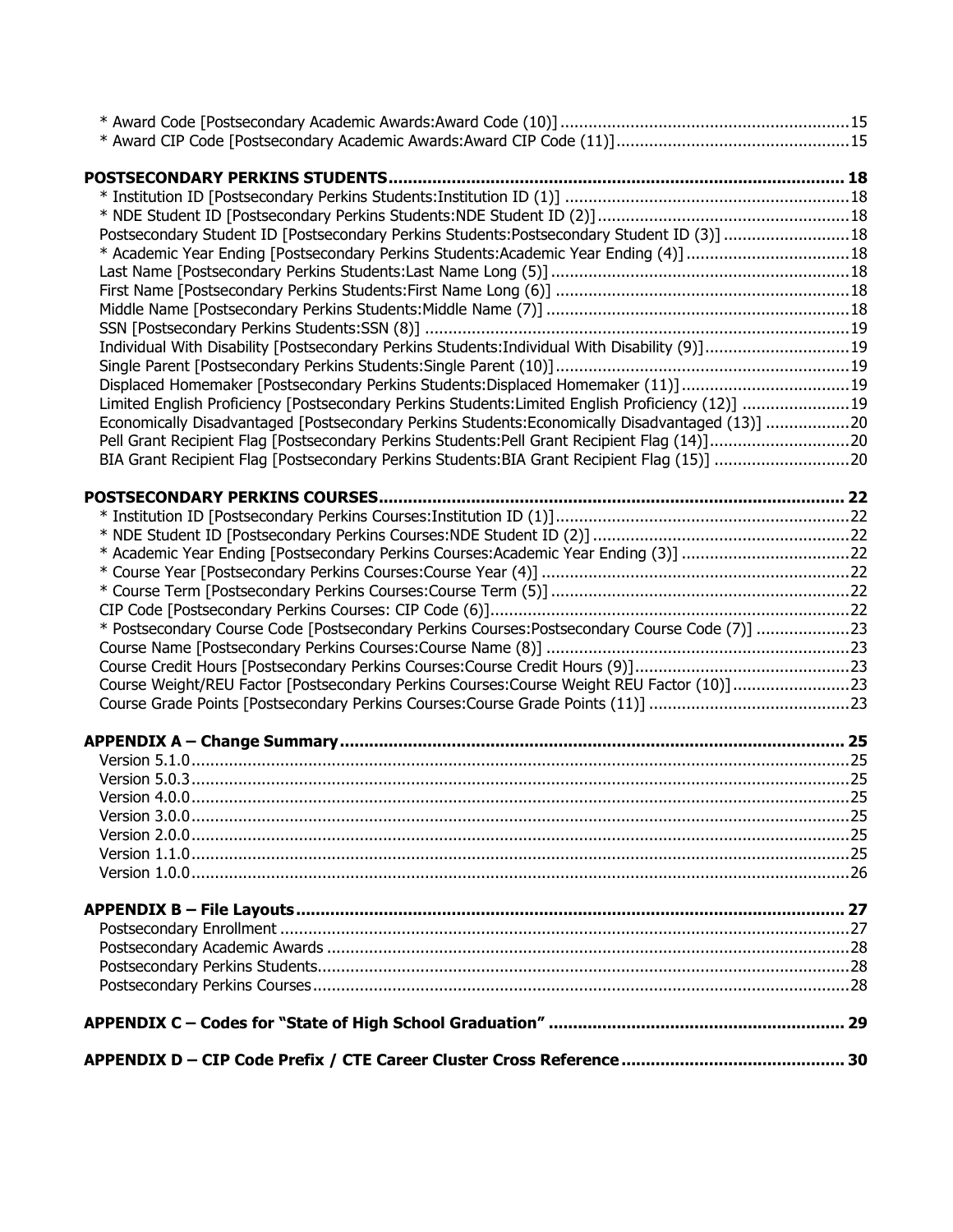# <span id="page-4-0"></span>**GENERAL INSTRUCTIONS**

This instruction manual describes the data elements collected by the Nebraska Student and Staff Record System (NSSRS) via the Postsecondary Data Manager. Valid values and data validation rules that can be performed prior to data submission are listed where appropriate. NSSRS validations ensure data submitted is of high quality. A link to an interactive list of all NSSRS validations is available on the NSSRS Resources page of the NSSRS website [\(http://www.education.ne.gov/nssrs\)](http://www.education.ne.gov/nssrs).

See

[APPENDIX B](#page-28-2) – File Layouts for field types and field lengths.

#### <span id="page-4-1"></span>**Scope**

All undergraduate students enrolled in courses for credit at the institution during the 2016 school year (Academic Year Ending 2016) are reported. Academic Year Ending 2016 will span July 1, 2015 through June 30, 2016.

Only institutions that are required to report data pursuant to the Carl D. Perkins Career and Technical Education Act need to submit the "Perkins Students" and "Perkins Courses" files. Other institutions should not submit these two files.

#### <span id="page-4-3"></span><span id="page-4-2"></span>**Conventions**

#### **File Names**

| <b>File Specification</b>     | <b>File Name</b>                             |
|-------------------------------|----------------------------------------------|
| Postsecondary Enrollment      | ##-####_ps_enrollment_YYYYMMDDHHMM.zzz       |
| Postsecondary Academic Awards | ##-####_ps_academic_awards_YYYYMMDDHHMM.zzz  |
| Perkins Students              | ##-####_ps_perkins_students_YYYYMMDDHHMM.zzz |
| <b>Perkins Courses</b>        | ##-####_ps_perkins_courses_YYYYMMDDHHMM.zzz  |

| Where:       | <b>Represents:</b>                            |
|--------------|-----------------------------------------------|
| ##-####      | NDE-assigned Institution Code                 |
| YYYYMMDDHHMM | Date and time stamp                           |
| .ZZZ         | One of the following:                         |
|              | tab Tab delimited                             |
|              | .csv Comma delimited (comma-separated values) |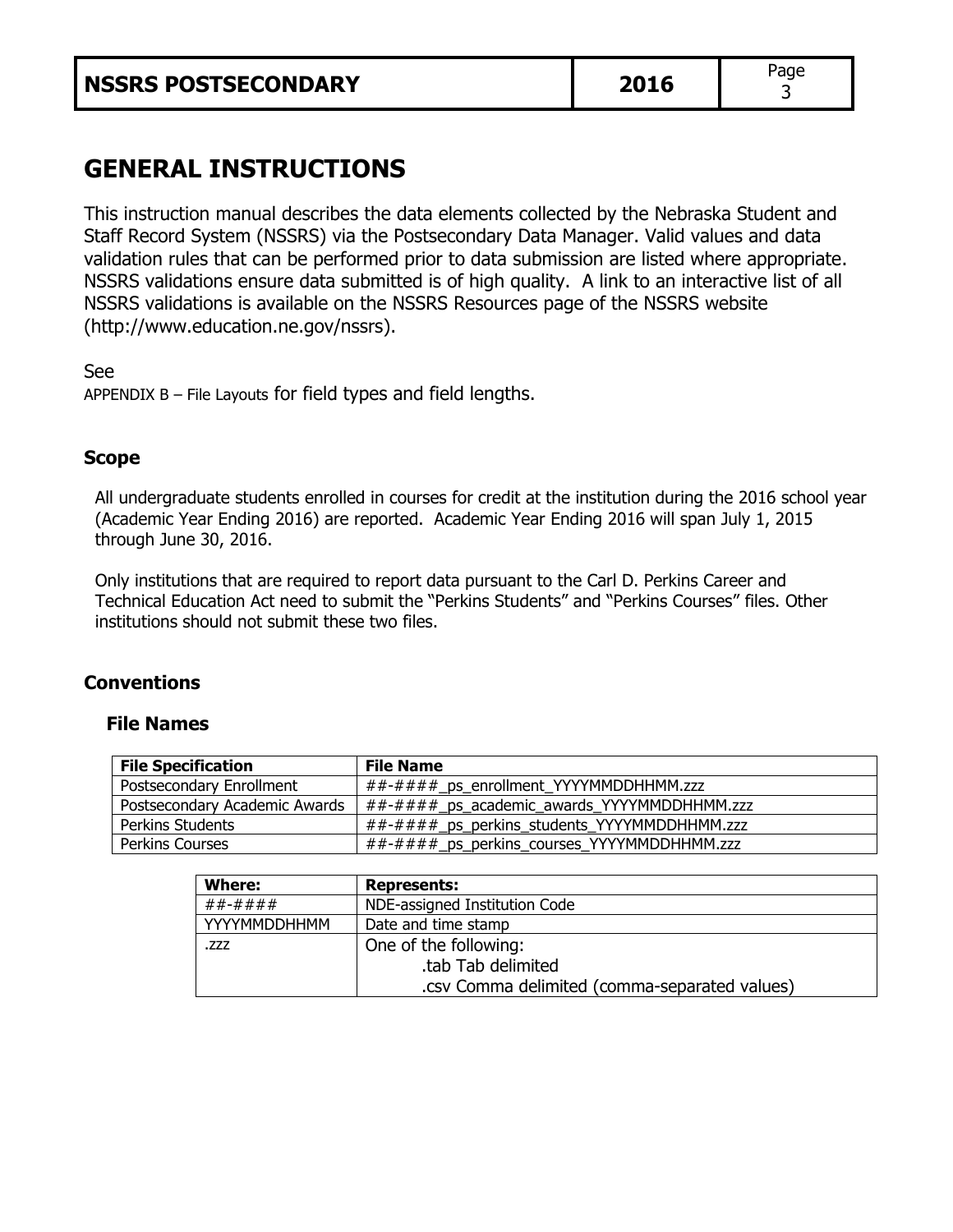### <span id="page-5-0"></span>**Data Element Names**

The following syntax is used throughout this document when referencing data elements.

Format: \* NDE Field Name [File Specification:Field Name(Field Number)] Where:

- An asterisk (**\***) indicates the data element is a key field. A value must be supplied in all key fields for each record or the data loading process will reject the record.
- **NDE Field Name** represents the name of the data element commonly used by the Nebraska Department of Education (NDE).
- **File Specification** indicates the formal name of the file specification.
- **Field Name** indicates the formal name of the field within the file specification.
- **Field Number** indicates the position of the field within the file specification.

Example: \* Institution Code [Postsecondary Enrollment:Institution Code (1)] indicates a key field referenced at NDE as "Institution Code" that is the first field on the Postsecondary Enrollment file specification with a field name of "Institution Code."

## <span id="page-5-1"></span>**Academic Year Ending**

June 30 is used throughout NSSRS as the logical representation of a school year. However, postsecondary data will be organized by academic year using Academic Year Ending. Since this document applies to the 2016 academic year, the Academic Year Ending field will simply read: "2016".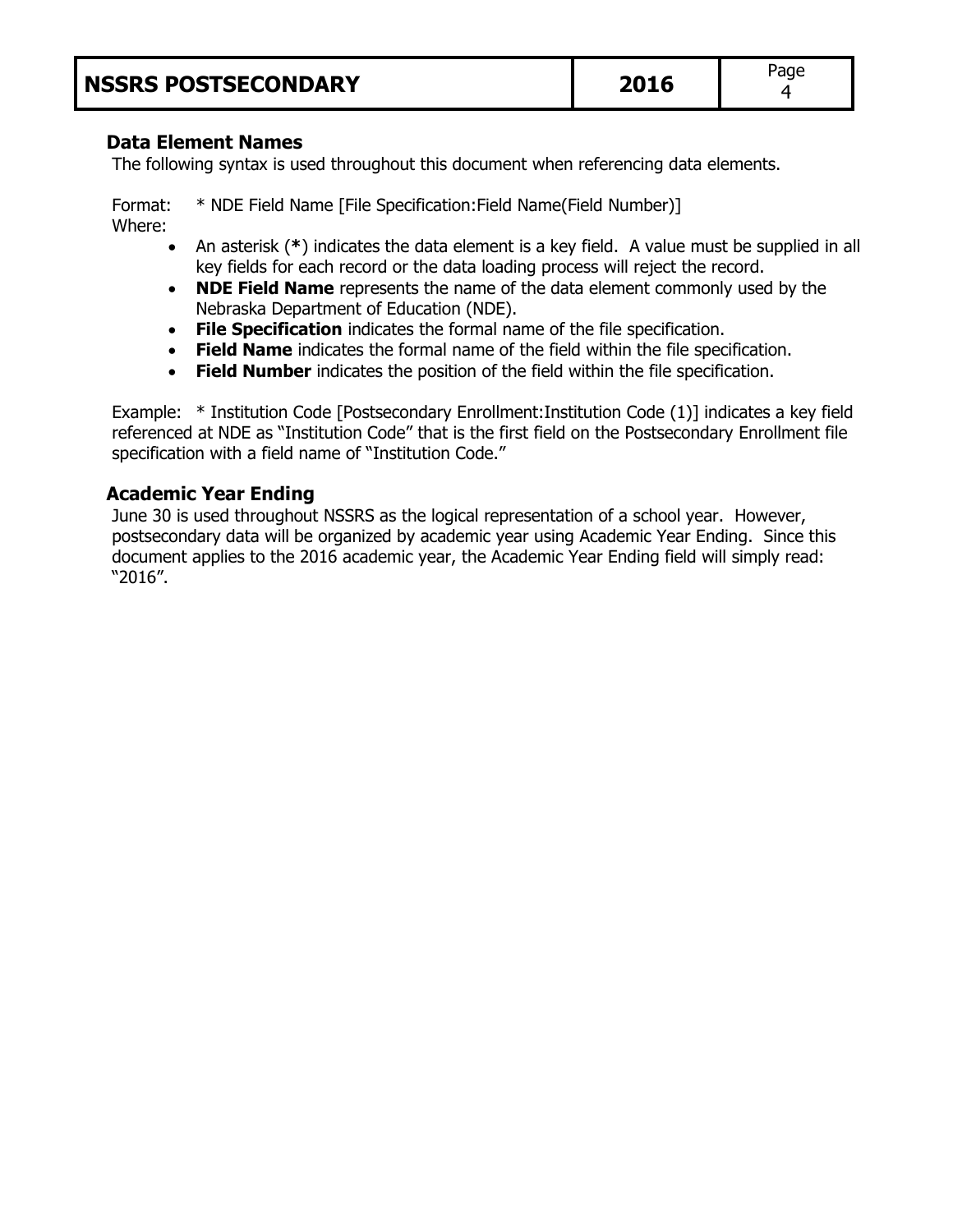# POSTSECONDARY ENROLLMENT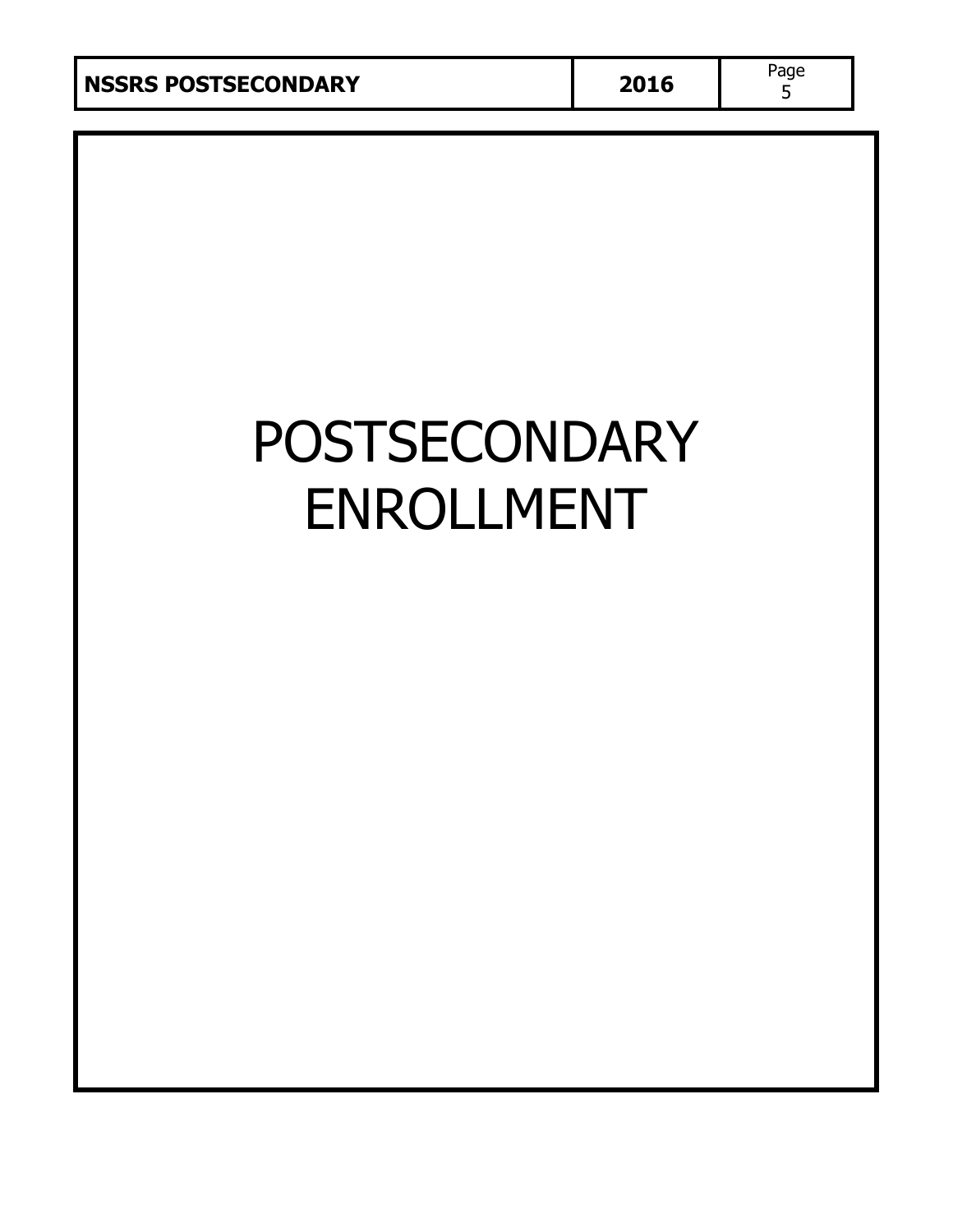## <span id="page-7-0"></span>**POSTSECONDARY ENROLLMENT**

The Postsecondary Enrollment file specification collects student demographic data of undergraduate students enrolled in courses during a particular term of an academic year. Multiple records for an individual student will appear if the student was enrolled in more than one term – one record per term. Unless otherwise specified, a value must be provided for each field listed.

# <span id="page-7-1"></span>**\* Institution ID [Postsecondary Enrollment:Institution ID (1)]**

Provide the institution identifier assigned by NDE including the hyphen ("-") in the format " $#+$ - $\# \# \# \# ''$ . This is a key field; a value must be supplied for each record or the data loading process will reject the record.

## <span id="page-7-2"></span>**\* NDE Student ID [Postsecondary Enrollment:NDE Student ID (2)]**

Provide the 10 digit Nebraska Department of Education Student Identifier. This is a key field; a value must be supplied for each record or the data loading process will reject the record. This ID is validated against the Nebraska Uniq-ID system during the File Validation process.

### <span id="page-7-3"></span>**Postsecondary Student ID [Postsecondary Enrollment:Postsecondary Student ID (3)]**

Provide the unique number used to identify an individual student at the institution. This field may be left blank if a separate identifier is not assigned. The Postsecondary Student ID will be included in NSSRS validations and NSSRS verification reports to assist institution staff research and resolve data issues.

# <span id="page-7-4"></span>**\* Academic Year Ending [Postsecondary Enrollment:Academic Year Ending (4)]**

Provide the literal "2016". This is a key field; a value must be supplied for each record or the data loading process will reject the record.

# <span id="page-7-5"></span>**\* Term [Postsecondary Enrollment:Term (5)]**

Provide the institution-selected value representing the term during which this student was enrolled. Values are specified via the Postsecondary Terms collection in the Consolidated Data Collection (CDC) system available on the NDE Portal [\(http://portal.education.ne.gov\)](http://portal.education.ne.gov/). This is a key field; a value must be supplied for each record or the data loading process will reject the record.

# <span id="page-7-6"></span>**Last Name [Postsecondary Enrollment:Last Name Long (6)]**

Provide this student's surname or name borne in common by members of a family. This is a mandatory field; a value must be supplied for each record or the data loading process will reject the record.

### <span id="page-7-7"></span>**First Name [Postsecondary Enrollment:First Name Long (7)]**

Provide this student's name given to this individual at birth, baptism, or during another naming ceremony, or through legal change. This is a mandatory field; a value must be supplied for each record or the data loading process will reject the record.

# <span id="page-7-8"></span>**Middle Name [Postsecondary Enrollment:Middle Name (8)]**

Provide the middle name of this student. Leave Middle Name blank if not applicable or not available.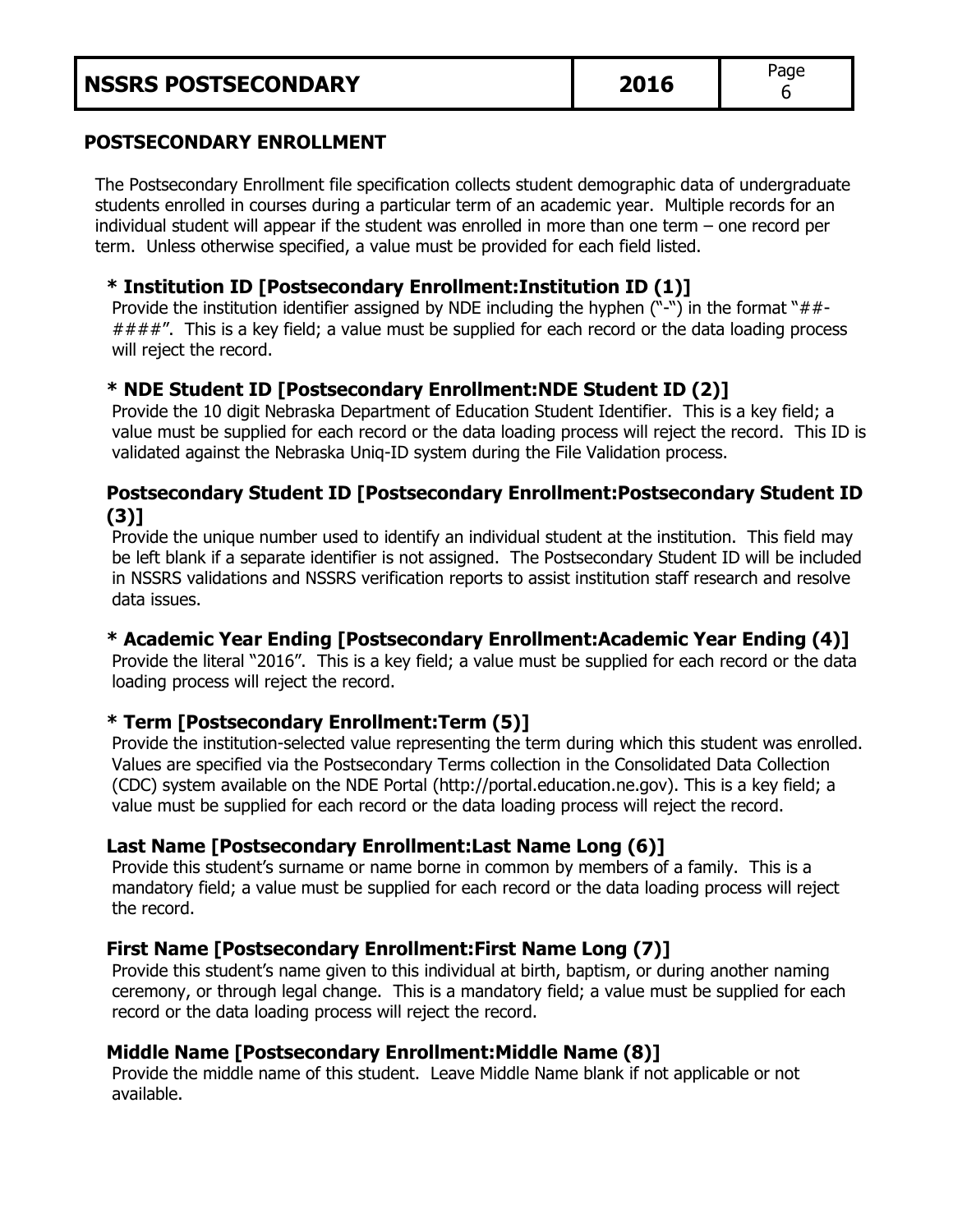| <b>NSSRS POSTSECONDARY</b> |  | Page |
|----------------------------|--|------|
|----------------------------|--|------|

#### <span id="page-8-0"></span>**Birthdate [Postsecondary Enrollment:Birth Date (9)]**

Provide the birthdate of this student in ISO format (YYYY-MM-DD). The data loading process will check for valid dates (e.g., values of 2004-02-30 and 2004-13-01 would be rejected as invalid). Leave Birthdate blank if not available.

#### <span id="page-8-1"></span>**Gender [Postsecondary Enrollment:Gender Code (10)]**

Provide the gender of this student. Leave Gender blank if not available or unknown

| Code | <b>Description</b> |
|------|--------------------|
|      | Female             |
| м    | Male               |

#### <span id="page-8-2"></span>**Hispanic Indicator [Postsecondary Enrollment:Hispanic Ethnicity Indicator (11)]**

Provide the code indicating if this student is identified with an ethnicity of Hispanic/Latino - a person of Cuban, Mexican, Puerto Rican, South or Central American, or other Spanish culture or origin, regardless of race. A value must be provided for Hispanic Indicator [Postsecondary Enrollment:Hispanic Ethnicity Indicator (11)] or the data loading process will reject the record. Refer to the "The Nebraska Guide to Implementing New Federal Race and Ethnicity Categories for Students and Staff" available on the NSSRS Resources page of the NSSRS website [\(http://www.education.ne.gov/nssrs\)](http://www.education.ne.gov/nssrs) for additional information.

| <b>Code</b> | <b>Description</b>   | <b>Explanation of Use</b>                                                |
|-------------|----------------------|--------------------------------------------------------------------------|
|             | Declined to Identify | A person who has not self-identified their ethnicity regardless of race. |
|             | Yes                  |                                                                          |
|             | No                   |                                                                          |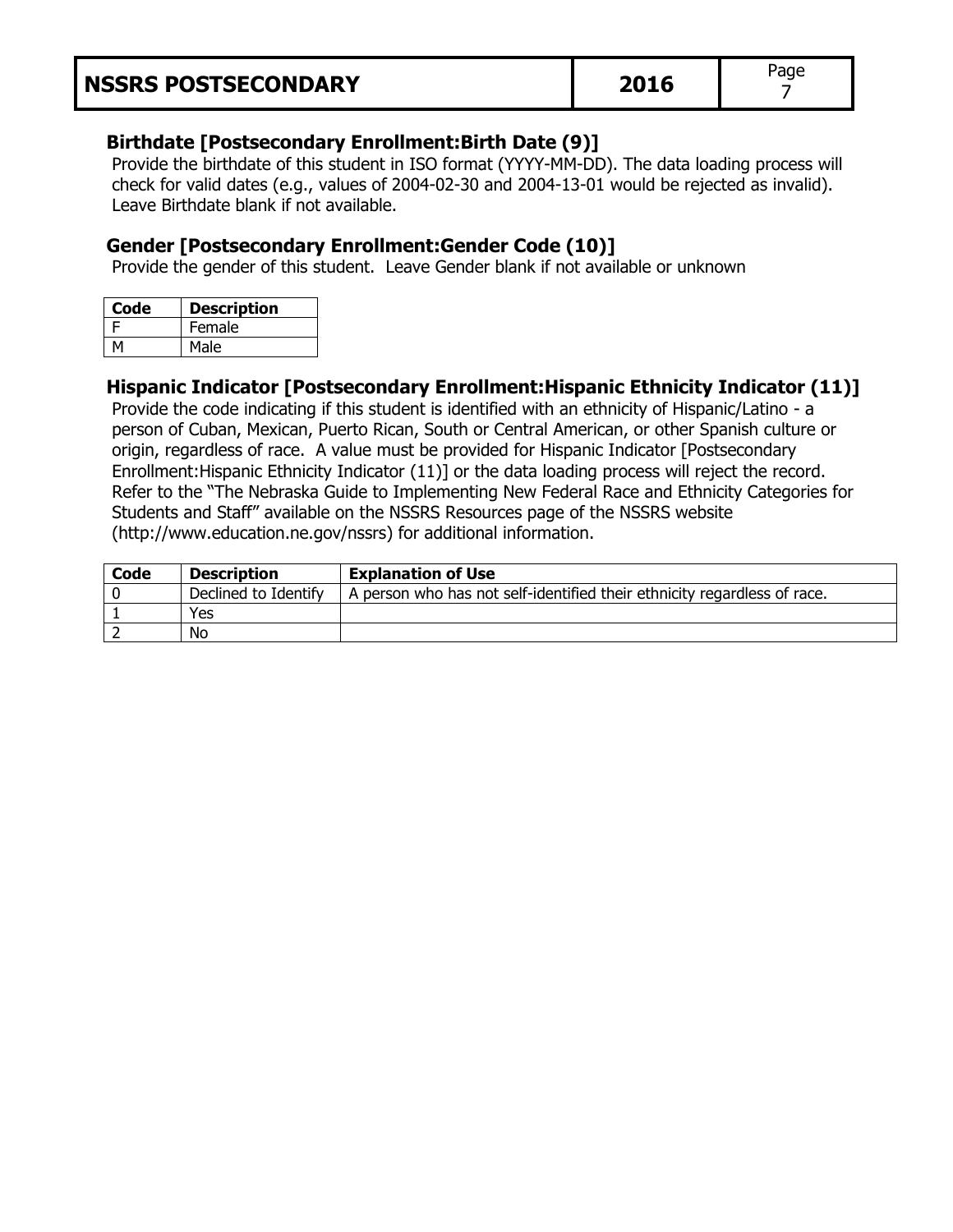# <span id="page-9-0"></span>**Race 1 Code [Postsecondary Enrollment:Race 1 Code (12)]**

Provide the code indicating this student's identified race. This field is required. Refer to the "The Nebraska Guide to Implementing New Federal Race and Ethnicity Categories for Students and Staff" available on the NSSRS Resources page of the NSSRS website (http://www.education.ne.gov/nssrs) for additional information.

| Code      | <b>Description</b>                                                   | <b>Explanation of Use</b>                                                                                                                                                                                                                                    |
|-----------|----------------------------------------------------------------------|--------------------------------------------------------------------------------------------------------------------------------------------------------------------------------------------------------------------------------------------------------------|
| <b>DC</b> | <b>Declined to Identify</b>                                          | A person who has not self-identified their race.                                                                                                                                                                                                             |
| <b>AM</b> | <b>American Indian/</b><br>Alaska Native                             | A person having origins in any of the original peoples of North and South<br>America (including Central America), and who maintains tribal affiliation<br>or community attachment.                                                                           |
| <b>AS</b> | Asian                                                                | A person having origins in any of the original peoples of the Far East,<br>Southeast Asia, or the Indian subcontinent including, for example,<br>Cambodia, China, India, Japan, Korea, Malaysia, Pakistan, the Philippine<br>Islands, Thailand, and Vietnam. |
| <b>BL</b> | <b>Black or African</b><br>American                                  | A person having origins in any of the black racial groups of Africa.                                                                                                                                                                                         |
| PI        | <b>Native Hawaiian or</b><br><b>Other Pacific</b><br><b>Islander</b> | A person having origins in any of the original peoples of Hawaii, Guam,<br>Samoa, or other Pacific Islands.                                                                                                                                                  |
| <b>WH</b> | White                                                                | A person having origins in any of the original peoples of Europe, the<br>Middle East, or North Africa.                                                                                                                                                       |

- A value must be provided for Race 1 Code [Postsecondary Enrollment:Race 1 Code (12)] or the data loading process will reject the record.
- Race codes of students with multiple races can be provided in any order but those codes must be provided as described below
	- $\circ$  If two races are identified:
		- Race 1 Code [Postsecondary Enrollment:Race 1 Code (12)] and Race 2 Code [Postsecondary Enrollment:Race 2 Code (13)].
	- o If three races are identified:
		- Race 1 Code [Postsecondary Enrollment:Race 1 Code (12)], Race 2 Code [Postsecondary Enrollment:Race 2 Code (13)] and Race 3 Code [Postsecondary Enrollment:Race 3 Code (14)].
	- $\circ$  If four races are identified:
		- Race 1 Code [Postsecondary Enrollment:Race 1 Code (12)], Race 2 Code [Postsecondary Enrollment:Race 2 Code (13)], Race 3 Code [Postsecondary Enrollment:Race 3 Code (14)], and Race 4 Code [Postsecondary Enrollment:Race 4 Code (15)].
	- $\circ$  If five races are identified:
		- **IDED** In all five fields.
- Records containing the same race code value in more than one race field will be rejected by the data loading process.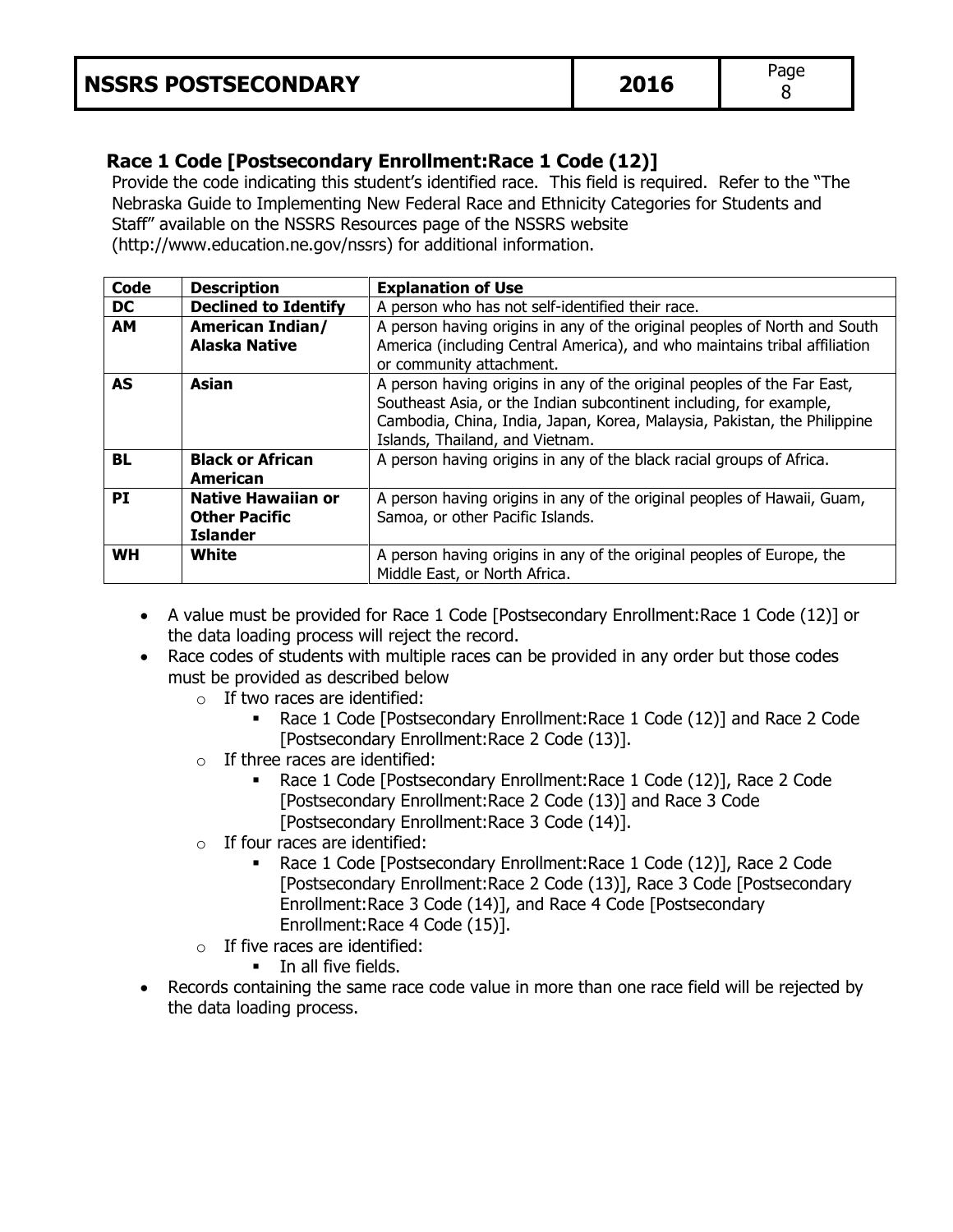| <b>NSSRS POSTSECONDARY</b> | 2016 | Page |
|----------------------------|------|------|
|----------------------------|------|------|

#### <span id="page-10-0"></span>**Race 2 Code [Postsecondary Enrollment:Race 2 Code (13)]**

Provide the code indicating this student's second identified race, otherwise leave blank. Refer to the codes listed in [Postsecondary Enrollment:Race 1 Code (12)].

#### <span id="page-10-1"></span>**Race 3 Code [Postsecondary Enrollment:Race 3 Code (14)]**

Provide the code indicating this student's third identified race, otherwise leave blank. Refer to the codes listed in [Postsecondary Enrollment:Race 1 Code (12)].

#### <span id="page-10-2"></span>**Race 4 Code [Postsecondary Enrollment:Race 4 Code (15)]**

Provide the code indicating this student's fourth identified race, otherwise leave blank. Refer to the codes listed in [Postsecondary Enrollment:Race 1 Code (12)].

#### <span id="page-10-3"></span>**Race 5 Code [Postsecondary Enrollment:Race 5 Code (16)]**

Provide the code indicating this student's fifth identified race, otherwise leave blank. Refer to the codes listed in [Postsecondary Enrollment:Race 1 Code (12)].

#### <span id="page-10-4"></span>**State of High School Graduation [Postsecondary Enrollment:State of High School Graduation (17)]**

Provide the code from Appendix C corresponding to the state in which this student graduated high school. For students still enrolled in high school, provide the code corresponding to the state in which the student's current high school is located.

#### <span id="page-10-5"></span>**Census Flag [Postsecondary Enrollment: Census Flag (18)]**

Provide an indication if this student was enrolled on the Census Date during the term used for IPEDS reporting applicable to this academic year. Provide the code '2' (No) for all students during terms not used for IPEDS reporting.

| Code | <b>Description</b> |
|------|--------------------|
|      | Yes                |
|      | N∩                 |

#### <span id="page-10-6"></span>**Full Time Student Flag [Postsecondary Enrollment:Full Time Student Flag (19)]**

Provide an indication if this student met the definition of a full-time student during this term.

| Code | <b>Description</b> |
|------|--------------------|
|      | Yes                |
|      | Nο                 |

| <b>IPEDS</b> | full_part_time_flag                                                            |
|--------------|--------------------------------------------------------------------------------|
|              | Full-time / part-time indicator based on number of credit hours student is     |
|              | enrolled for the semester. IPEDS definition: Undergraduate-A student           |
|              | enrolled for 12 or more semester credits, or 12 or more quarter credits, or 24 |
|              | or more contact hours a week each term. Graduate-A student enrolled for 9      |
|              | or more semester credits, or 9 or more quarter credits, or a student involved  |
|              | in thesis or dissertation preparation that is considered full time by the      |
|              | institution. Doctor's degree - Professional practice- As defined by the        |
|              | institution.                                                                   |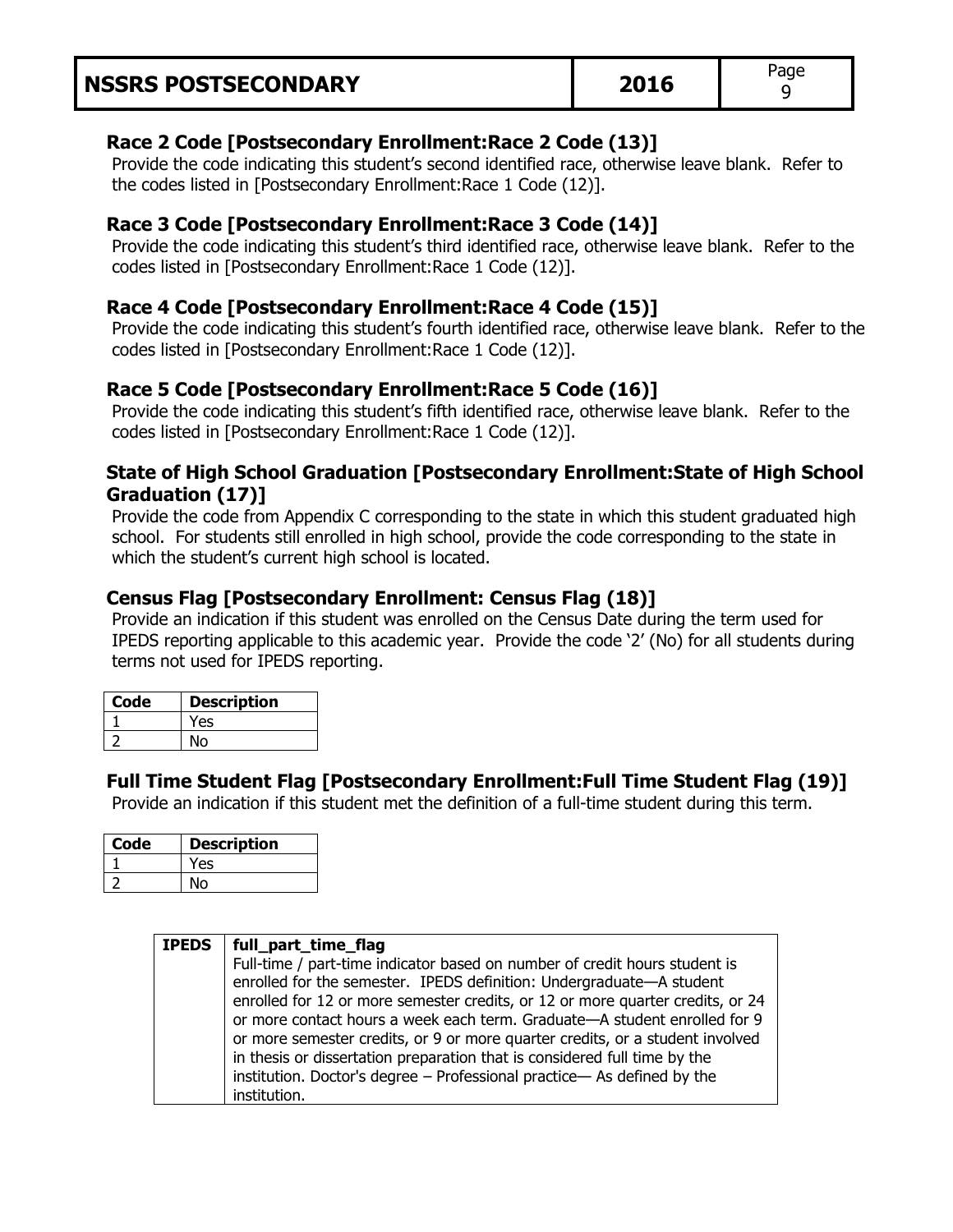### <span id="page-11-0"></span>**First Time Student Flag [Postsecondary Enrollment:First Time Student Flag (20)]**

Provide an indication if this student met the definition of a first-time student during this term.

| Code | <b>Description</b> |
|------|--------------------|
|      | Yes                |
|      | N∩                 |

| <b>IPEDS</b>   first_time_freshman_flag                                         |
|---------------------------------------------------------------------------------|
| A student who has no prior postsecondary experience (except as noted            |
| below) attending any institution for the first time at the undergraduate level. |
| This includes students enrolled in academic or occupational programs. It also   |
| includes students enrolled in the fall term who attended college for the first  |
| time in the prior summer term, and students who entered with advanced           |
| standing (college credits earned before graduation from high school).           |

#### <span id="page-11-1"></span>**Degree Seeking Flag [Postsecondary Enrollment:Degree Seeking Flag (21)]**

Provide an indication if this student met the definition of a degree-seeking student during this term.

| Code | <b>Description</b> |
|------|--------------------|
|      | Yes                |
|      | N∩                 |

| <b>IPEDS</b> degree_seeking_flag                                             |
|------------------------------------------------------------------------------|
| Students enrolled in courses for credit and recognized by the institution as |
| seeking a degree, certificate, or other formal award. High school students   |
| also enrolled in postsecondary courses for credit are not considered         |
| degree/certificate-seeking. Note: all students eligible to receive federal   |
| student financial aid are considered degree/certificate seeking.             |

### <span id="page-11-2"></span>**Term Credit Hours Attempted [Postsecondary Enrollment:Term Credit Hours Attempted (22)]**

Provide the total number of credit hours this student attempted during this term. Term Credit Hours Attempted supports up to one decimal position, in which case the decimal point must be provided. Submitting more than one decimal position is discouraged because values containing more than one decimal position will be rounded to one decimal position during the data load process.

Term Credit Hours Earned cannot exceed Term Credit Hours Attempted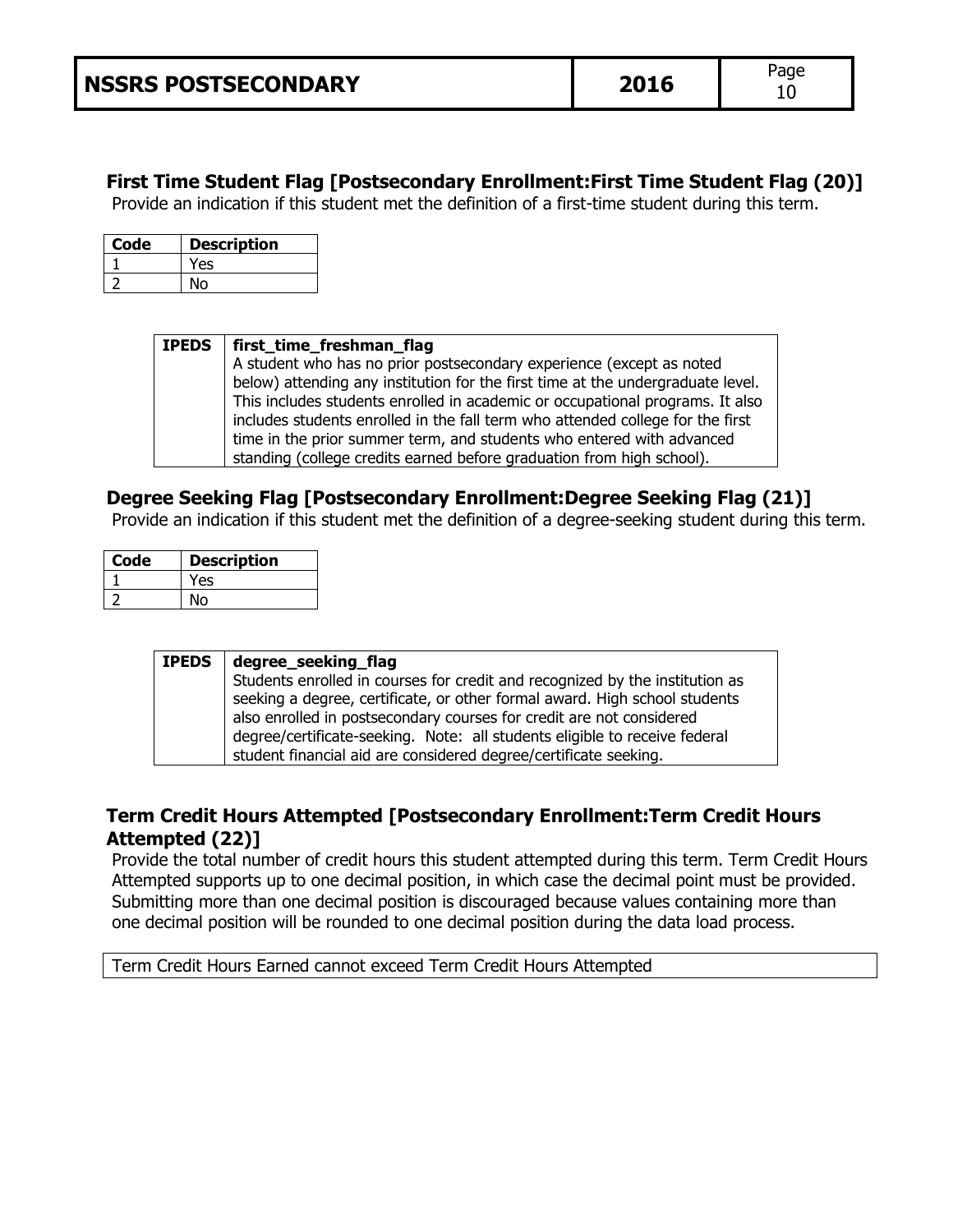#### <span id="page-12-0"></span>**Term Credit Hours Earned [Postsecondary Enrollment:Term Credit Hours Earned (23)]**

Provide the total number of credit hours this student earned during this term. Term Credit Hours Earned supports up to one decimal position, in which case the decimal point must be provided. Submitting more than one decimal position is discouraged because values containing more than one decimal position will be rounded to one decimal position during the data load process.

Term Credit Hours Earned cannot exceed Term Credit Hours Attempted

#### <span id="page-12-1"></span>**Cumulative Credit Hours Earned [Postsecondary Enrollment:Cumulative Credit Hours Earned (24)]**

Provide the total cumulative number of credit hours this student earned as of the end of this term. Cumulative Credit Hours Earned supports up to one decimal position, in which case the decimal point must be provided. Submitting more than one decimal position is discouraged because values containing more than one decimal position will be rounded to one decimal position during the data load process.

#### <span id="page-12-2"></span>**Term GPA [Postsecondary Enrollment:Term GPA (25)]**

Provide the grade point average (GPA) earned by this student calculated based only on courses during this term. This field accepts up to 3 decimals places.

#### <span id="page-12-3"></span>**Cumulative GPA [Postsecondary Enrollment:Cumulative GPA (26)]**

Provide the cumulative grade point average (GPA) earned by this student. This field accepts up to 3 decimals places.

#### <span id="page-12-4"></span>**Remedial Course Math Flag [Postsecondary Enrollment:Remedial Course Math Flag (27)]**

Provide the code indicating "Yes" if this student received remedial mathematics instruction during this term. Indicate "No" for all other students.

| Code | <b>Description</b> |
|------|--------------------|
|      | Yes                |
|      | No.                |

#### <span id="page-12-5"></span>**Remedial Course Reading Flag [Postsecondary Enrollment:Remedial Course Reading Flag (28)]**

Provide the code indicating "Yes" if this student received remedial reading instruction during this term. Indicate "No" for all other students.

| Code | <b>Description</b> |
|------|--------------------|
|      | Yes                |
|      | No.                |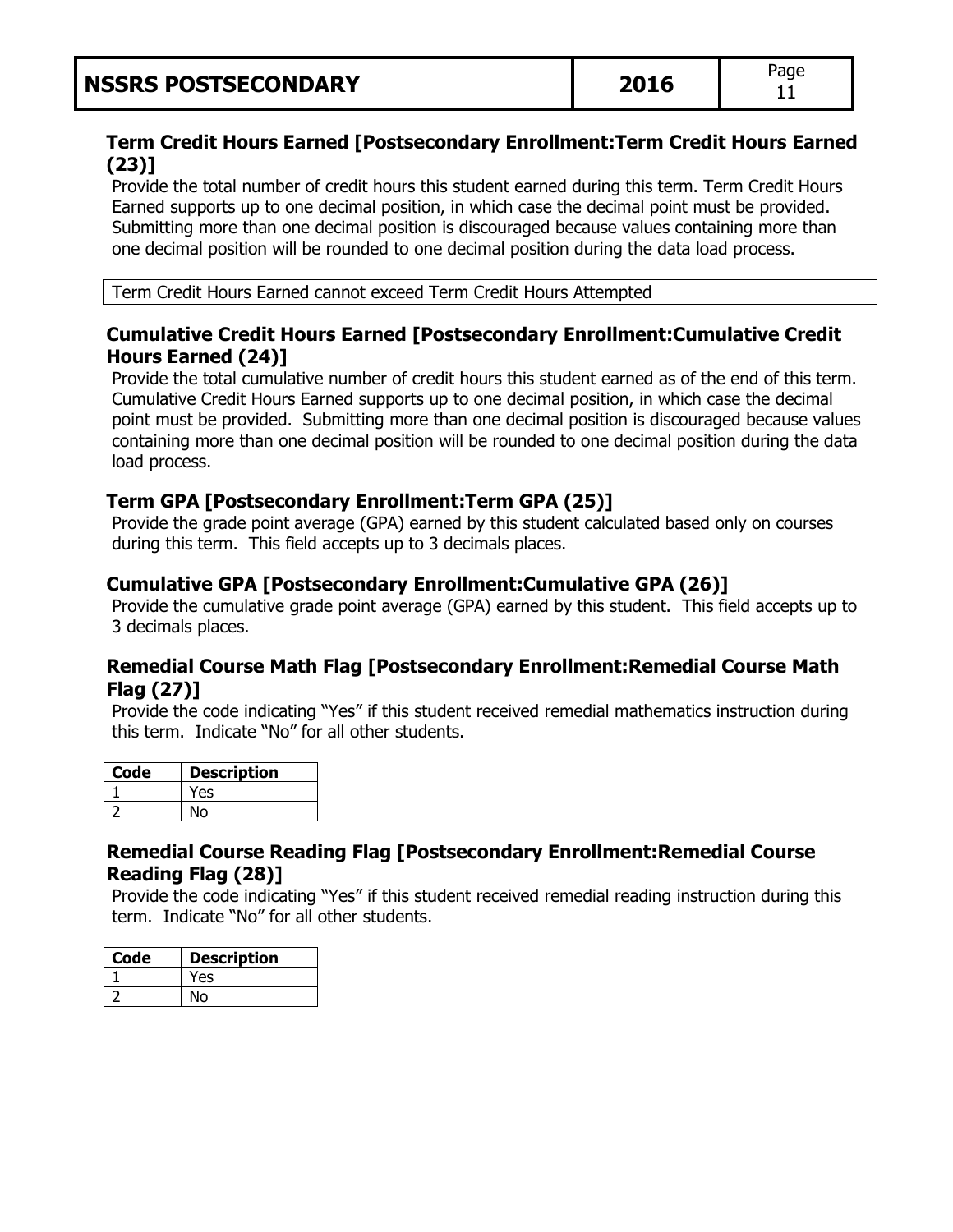| <b>NSSRS POSTSECONDARY</b> | 2016 | Page |
|----------------------------|------|------|
|----------------------------|------|------|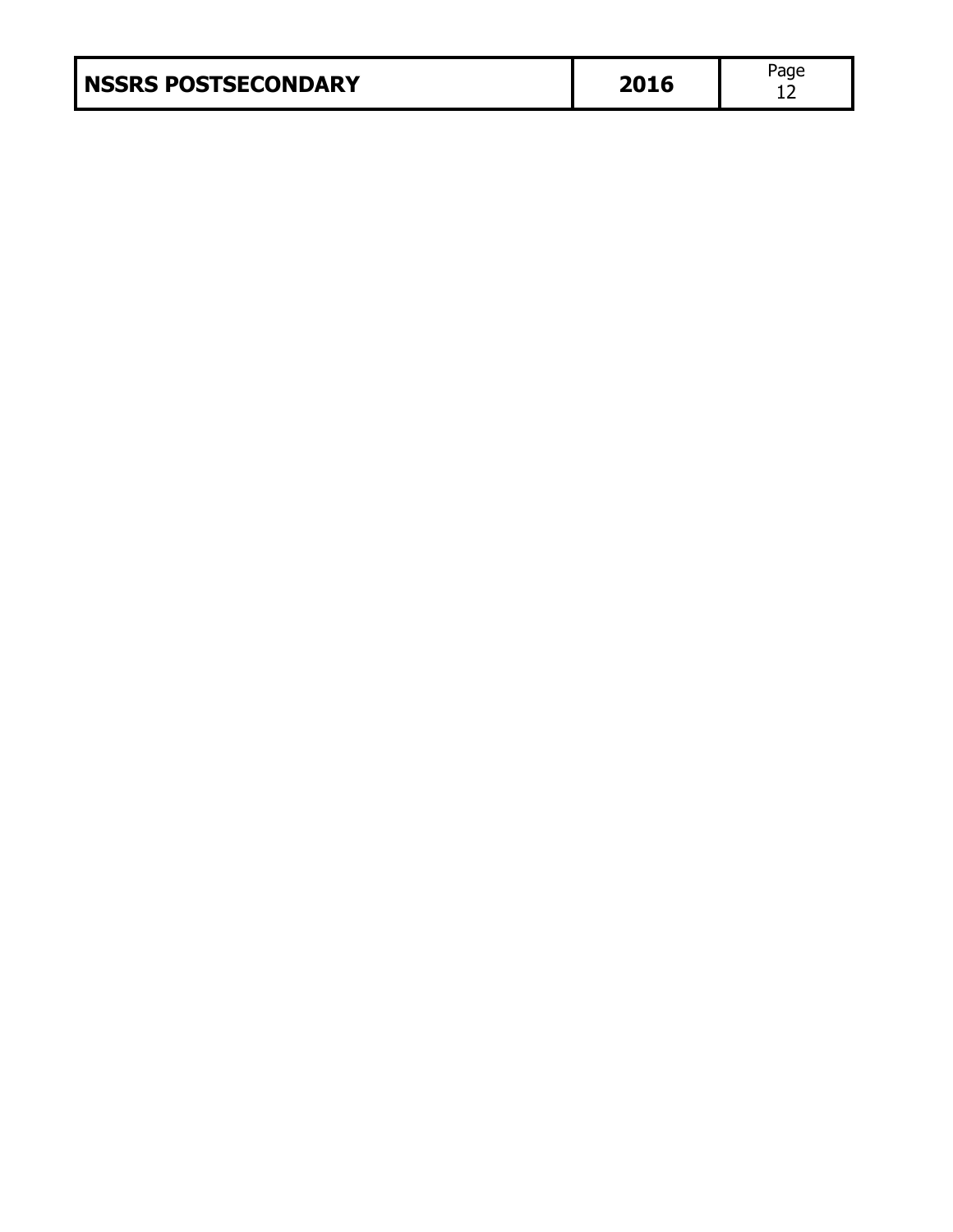Page<br>13

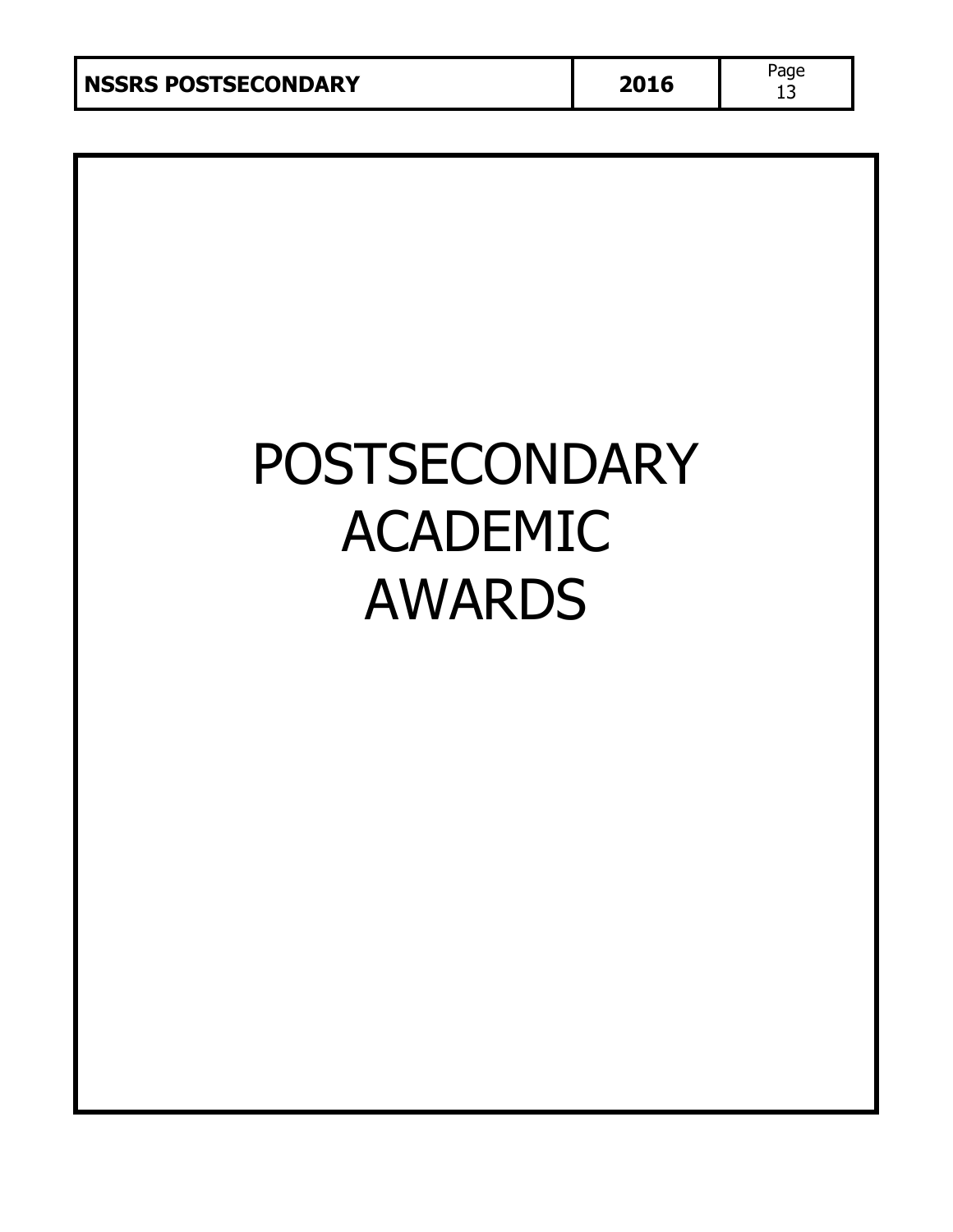# <span id="page-15-0"></span>**POSTSECONDARY ACADEMIC AWARDS**

The Academic Awards file specification collects a cumulative set of students granted postsecondary degrees, diplomas, or certificates during a particular academic year. Students receiving multiple awards will appear in the file multiple times, once per award.

A Postsecondary Enrollment record must first be submitted for each student appearing in a Postsecondary Academic Awards file or the data loading process will reject the record.

#### <span id="page-15-1"></span>**\* Institution ID [Postsecondary Academic Awards:Institution ID (1)]**

Provide the institution identifier assigned by NDE including the hyphen ("-") in the format "##- $\# \# \# \# ''$ . This is a key field; a value must be supplied for each record or the data loading process will reject the record.

#### <span id="page-15-2"></span>**\* NDE Student ID [Postsecondary Academic Awards:NDE Student ID (2)]**

Provide the 10 digit Nebraska Department of Education Student Identifier. This is a key field; a value must be supplied for each record or the data loading process will reject the record. This ID is validated against the Nebraska Uniq-ID system during the File Validation process.

#### <span id="page-15-3"></span>**Postsecondary Student ID [Postsecondary Academic Awards:Postsecondary Student ID (3)]**

Provide the unique number used to identify an individual student at the institution. This field may be left blank if a separate identifier is not assigned. The Postsecondary Student ID will be included in NSSRS validations and NSSRS verification reports to assist institution staff research and resolve data issues.

#### <span id="page-15-4"></span>**\* Academic Year Ending [Postsecondary Academic Awards:Academic Year Ending (4)]**

Provide the literal "2016". This is a key field; a value must be supplied for each record or the data loading process will reject the record.

#### <span id="page-15-5"></span>**Last Name [Postsecondary Academic Awards:Last Name Long (6)]**

OPTIONAL: Provide this student's surname or name borne in common by members of a family. Including this optional field will make locating an individual student's record easier when working with the output data file.

### <span id="page-15-6"></span>**First Name [Postsecondary Academic Awards:First Name Long (7)]**

OPTIONAL: Provide this student's name given to this individual at birth, baptism, or during another naming ceremony, or through legal change. Including this optional field will make locating an individual student's record easier when working with the output data file.

### <span id="page-15-7"></span>**Middle Name [Postsecondary Academic Awards:Middle Name (8)]**

OPTIONAL: Provide the middle name of this student. Leave Middle Name blank if not applicable or not available. Including this optional field will make locating an individual student's record easier when working with the output data file.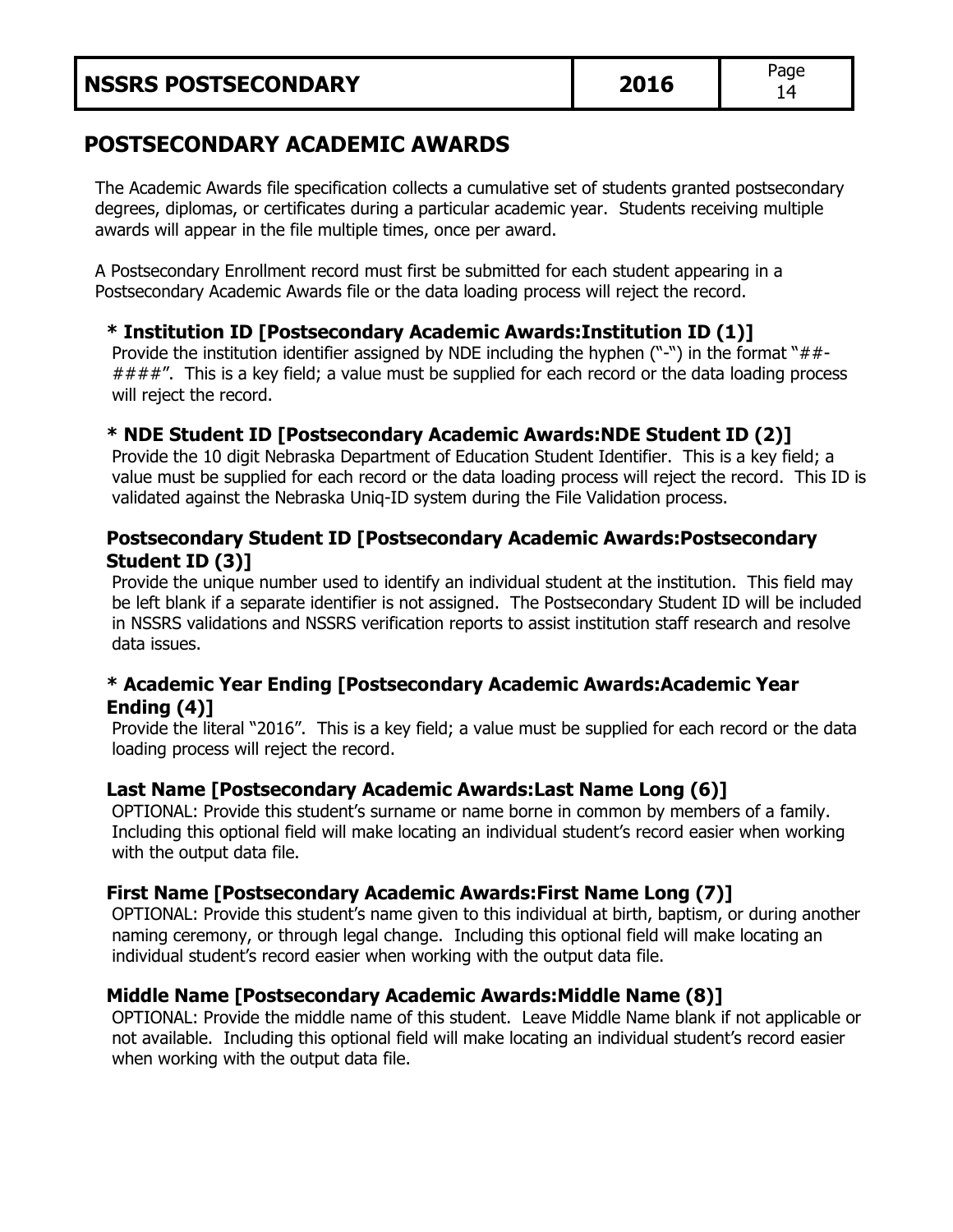| <b>NSSRS POSTSECONDARY</b> | 2016 | Page |
|----------------------------|------|------|
|----------------------------|------|------|

#### <span id="page-16-0"></span>**\* Award Date [Postsecondary Academic Awards:Award Date (9)]**

Provide the date on which the academic award was granted. The data must be in ISO format (YYYY-MM-DD) or the data loading process will reject the record. This is a key field; a value must be supplied for each record or the data loading process will reject the record.

#### <span id="page-16-1"></span>**\* Award Code [Postsecondary Academic Awards:Award Code (10)]**

Provide the code that indicates the type of academic award granted. This is a key field; a value must be supplied for each record or the data loading process will reject the record.

| Code           | <b>Description</b>     | <b>Definition</b>                                                            |  |
|----------------|------------------------|------------------------------------------------------------------------------|--|
| $\mathbf{1}$   | Under1Yr               | Less Than 1 Year Awards                                                      |  |
|                |                        | Postsecondary award, certificate, or diploma of (less than 1 academic year)  |  |
|                |                        | Less than 900 contact or clock hours                                         |  |
|                |                        | Less than 30 SEMESTER or TRIMESTER credit hours, or                          |  |
|                |                        | Less than 45 QUARTER credit hours                                            |  |
| $\overline{2}$ | $1-2Yr$                | Between 1 and 2 Years Awards                                                 |  |
|                |                        | Postsecondary award, certificate, or diploma of (at least 1 but less than 2  |  |
|                |                        | academic years)                                                              |  |
|                |                        | • At least 900, but less than 1800 contact or clock hours, or                |  |
|                |                        | At least 30, but less than 60 SEMESTER OR TRIMESTER HOURS<br>$\bullet$       |  |
|                |                        | At least 45, but less than 90 QUARTER HOURS                                  |  |
| $\overline{3}$ | Associates             | Associate's Degrees                                                          |  |
| $\overline{4}$ | $2-4Yr$                | Between 2 and 4 Years Awards                                                 |  |
|                |                        | Postsecondary award, certificate, or diploma of (at least 2 but less than 4  |  |
|                |                        | academic years)                                                              |  |
|                |                        | 1800 contact or clock hours, or                                              |  |
|                |                        | 60 or more SEMESTER OR TRIMESTER credit hours, or<br>$\bullet$               |  |
|                |                        | 90 or more QUARTER credit hours                                              |  |
| 5              | <b>Bachelor</b>        | Bachelor's Degrees                                                           |  |
| 6              | <b>CTE Certificate</b> | A certificate or credential earned by a Career & Tech Ed student, to be used |  |
|                |                        | only for Perkins reporting                                                   |  |

#### <span id="page-16-2"></span>**\* Award CIP Code [Postsecondary Academic Awards:Award CIP Code (11)]**

Provide the six-digit CIP (Classification of Instructional Programs) code in the format  $\#H$ . $\#H$ # $\#$ that identifies the instructional program specialty for which this award was granted. Refer to IPEDS reporting requirements for a list of valid CIP codes. This is a key field; a value must be supplied for each record or the data loading process will reject the record.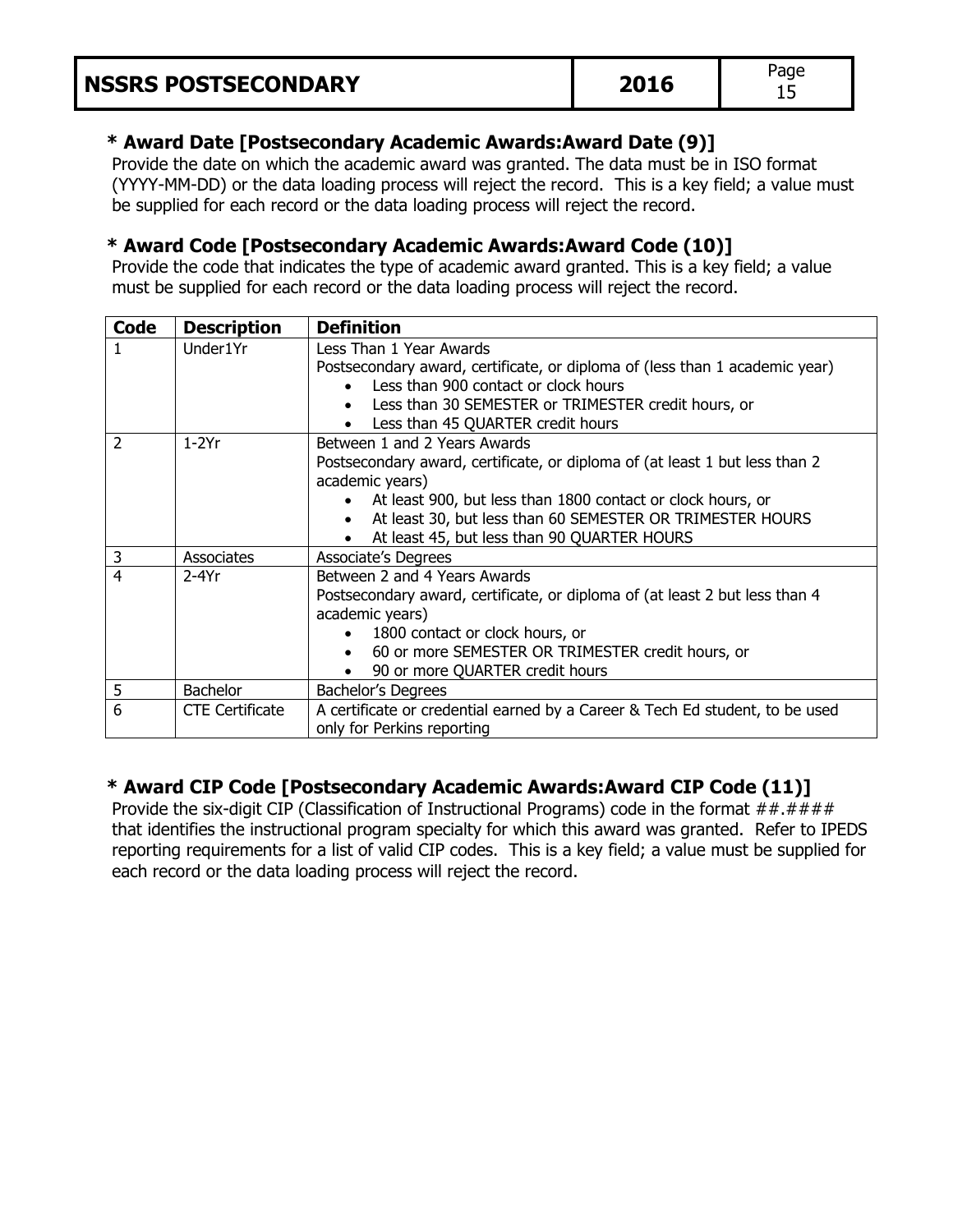| <b>NSSRS POSTSECONDARY</b> | 2016 | Page |
|----------------------------|------|------|
|----------------------------|------|------|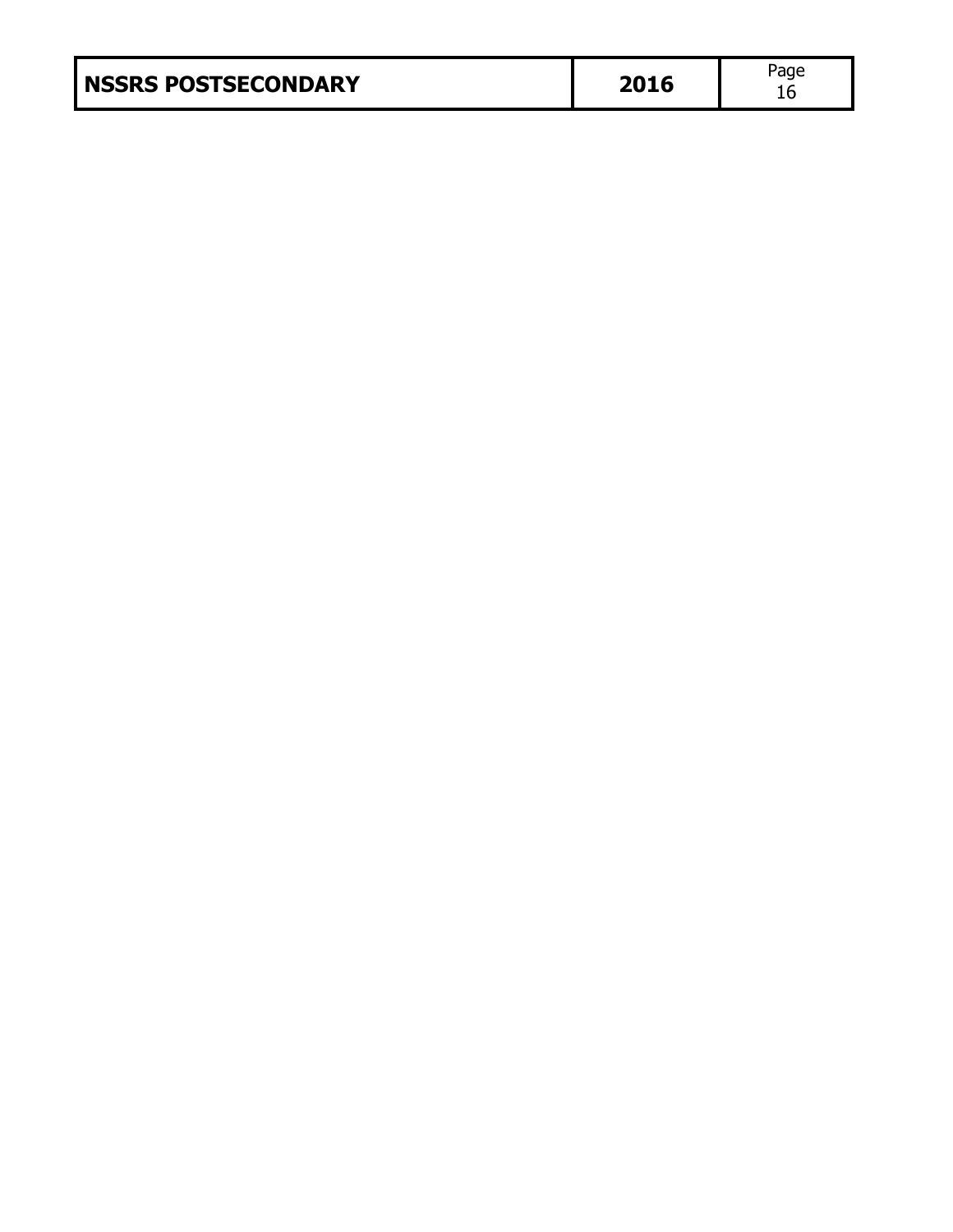Page<br>17

# POSTSECONDARY **PERKINS STUDENTS**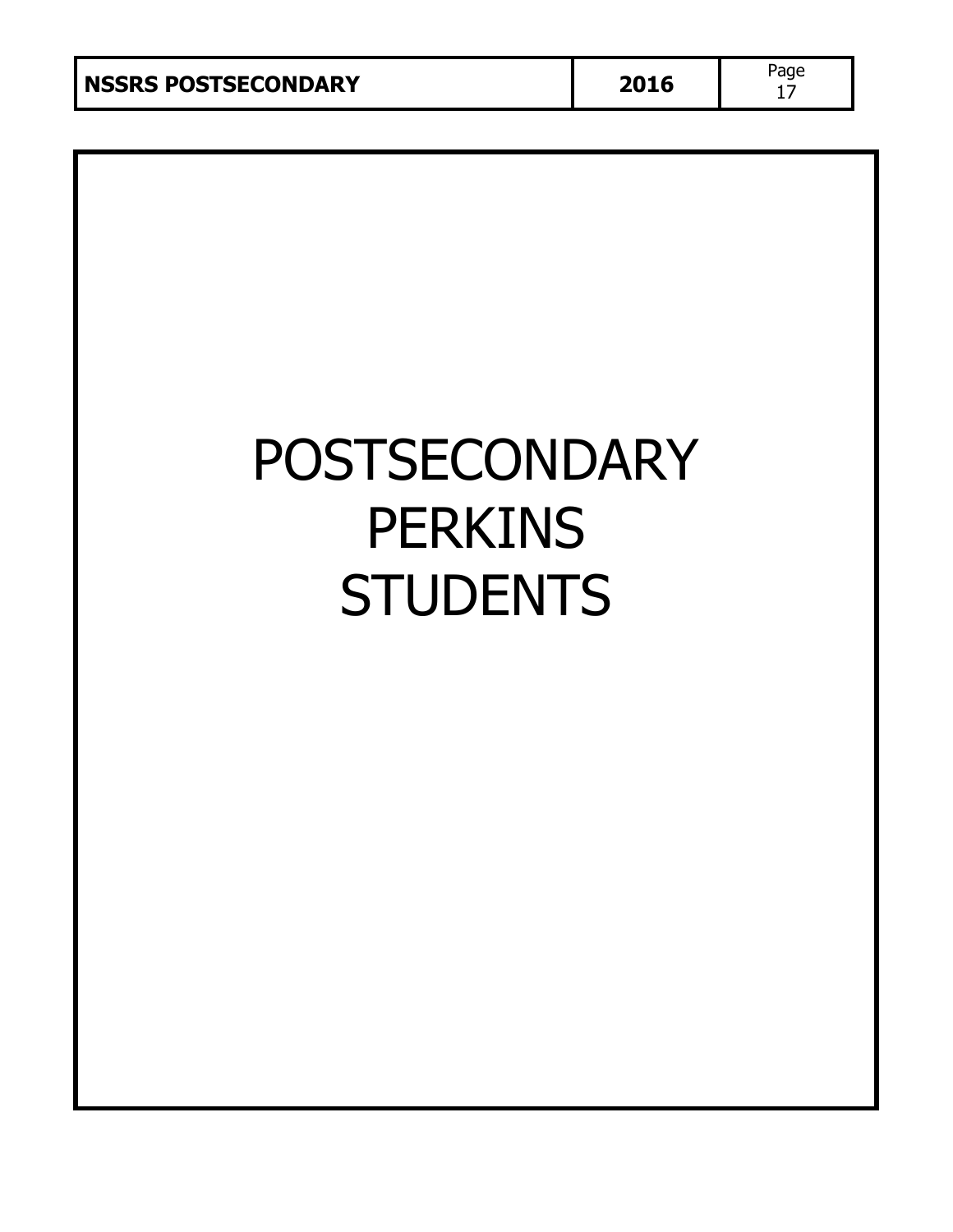# <span id="page-19-0"></span>**POSTSECONDARY PERKINS STUDENTS**

The Perkins Students file specification collects sets of students that are enrolled at an institution during a certain academic year, and that are relevant to Perkins reporting (including all CTE Participants and Concentrators as defined in the NCE Postsecondary Perkins Data Website – [http://www.education.ne.gov/nce/Accountability/Postsecondary/\)](http://www.education.ne.gov/nce/Accountability/Postsecondary/). A Postsecondary Enrollment record must be submitted for each student appearing in the Perkins Students file.

<span id="page-19-1"></span>Institutions that are not required to submit Perkins data may skip this file.

# **\* Institution ID [Postsecondary Perkins Students:Institution ID (1)]**

Provide the institution identifier assigned by NDE including the hyphen ("-") in the format " $#+$ - $\# \# \# \# ''$ . This is a key field; a value must be supplied for each record or the data loading process will reject the record.

# <span id="page-19-2"></span>**\* NDE Student ID [Postsecondary Perkins Students:NDE Student ID (2)]**

Provide the 10 digit Nebraska Department of Education Student Identifier. This is a key field; a value must be supplied for each record or the data loading process will reject the record. This ID is validated against the Nebraska Uniq-ID system during the File Validation process.

#### <span id="page-19-3"></span>**Postsecondary Student ID [Postsecondary Perkins Students:Postsecondary Student ID (3)]**

Provide the unique number used to identify an individual student at the institution. This field may be left blank if a separate identifier is not assigned. The Postsecondary Student ID will be included in NSSRS validations and NSSRS verification reports to assist institution staff research and resolve data issues.

#### <span id="page-19-4"></span>**\* Academic Year Ending [Postsecondary Perkins Students:Academic Year Ending (4)]**

Provide the literal "2016". This field corresponds to the year that this file is being submitted under. This is a key field; a value must be supplied for each record or the data loading process will reject the record.

# <span id="page-19-5"></span>**Last Name [Postsecondary Perkins Students:Last Name Long (5)]**

Provide this student's surname or name borne in common by members of a family. This is a mandatory field; a value must be supplied for each record or the data loading process will reject the record.

# <span id="page-19-6"></span>**First Name [Postsecondary Perkins Students:First Name Long (6)]**

Provide this student's name given to this individual at birth, baptism, or during another naming ceremony, or through legal change. This is a mandatory field; a value must be supplied for each record or the data loading process will reject the record.

# <span id="page-19-7"></span>**Middle Name [Postsecondary Perkins Students:Middle Name (7)]**

Provide the middle name of this student. Leave Middle Name blank if not applicable or not available.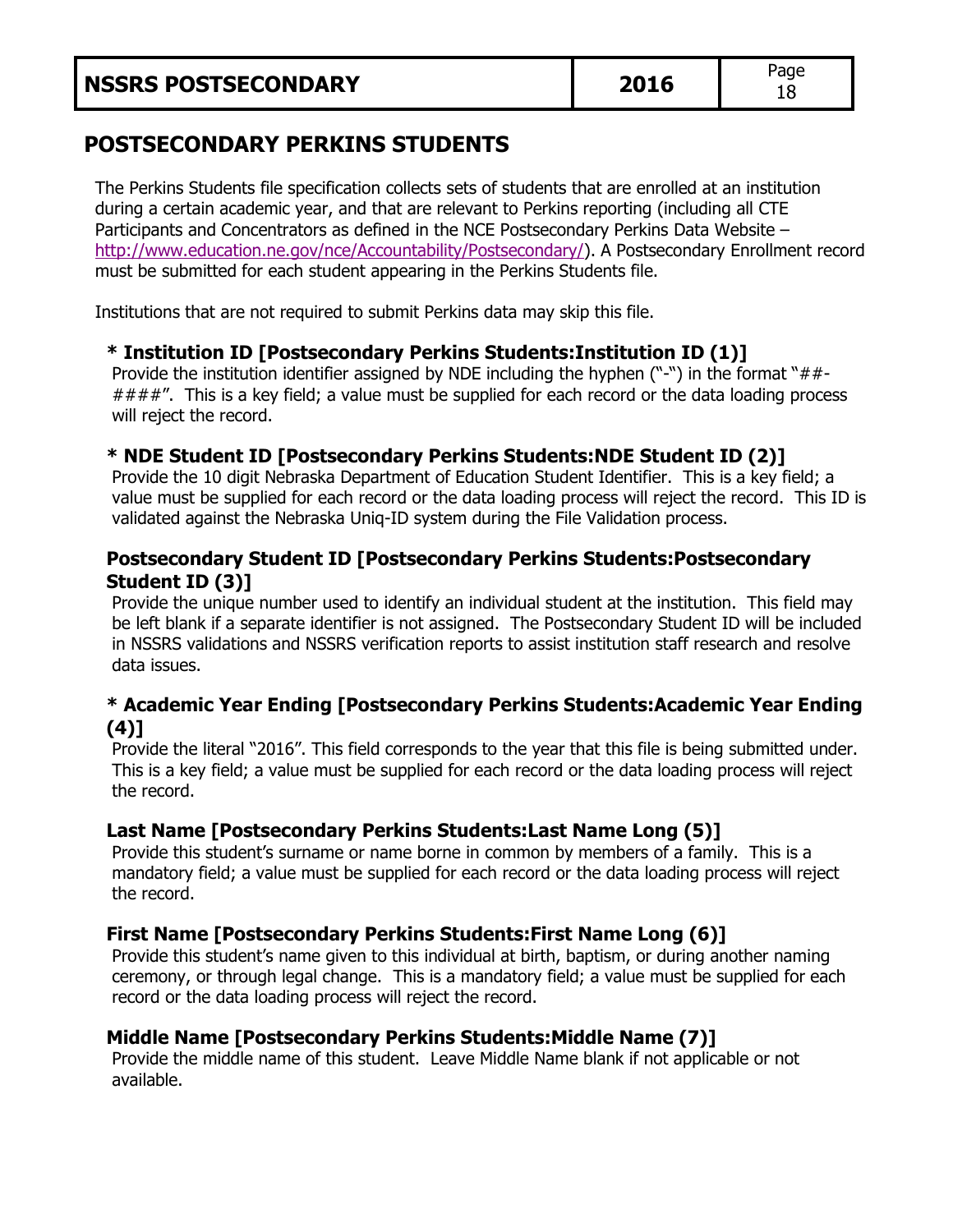| <b>NSSRS POSTSECONDARY</b> | 2016 | Page |
|----------------------------|------|------|
|----------------------------|------|------|

#### <span id="page-20-0"></span>**SSN [Postsecondary Perkins Students:SSN (8)]**

Provide the student's Social Security Number (9 digits, no dashes) for use in Department of Labor queries. If the student does not have an SSN then leave this field blank.

#### <span id="page-20-1"></span>**Individual With Disability [Postsecondary Perkins Students:Individual With Disability (9)]**

Provide a code to indicate whether or not this student qualifies as an "Individual With Disability" according to the rules described in the NCE Postsecondary Perkins Data Website. Only if this data is not available for this student, provide the code indicating "Not Available".

| Code | <b>Description</b> |
|------|--------------------|
| n    | Not Available      |
|      | Yes                |
|      | N٥                 |

#### <span id="page-20-2"></span>**Single Parent [Postsecondary Perkins Students:Single Parent (10)]**

Provide a code to indicate whether or not this student qualifies as a "Single Parent" according to the rules described in the NCE Postsecondary Perkins Data Website. Only if this data is not available for this student, provide the code indicating "Not Available".

| Code | <b>Description</b> |
|------|--------------------|
| n    | Not Available      |
|      | Yes                |
|      | N٥                 |

#### <span id="page-20-3"></span>**Displaced Homemaker [Postsecondary Perkins Students:Displaced Homemaker (11)]**

Provide a code to indicate whether or not this student qualifies as a "Displaced Homemaker" according to the rules described in the NCE Postsecondary Perkins Data Website. Only if this data is not available for this student, provide the code indicating "Not Available".

| Code | <b>Description</b> |  |  |
|------|--------------------|--|--|
| n    | Not Available      |  |  |
|      | Yes                |  |  |
|      | N٥                 |  |  |

#### <span id="page-20-4"></span>**Limited English Proficiency [Postsecondary Perkins Students:Limited English Proficiency (12)]**

Provide a code to indicate whether or not this student qualifies as Limited English Proficient according to the rules described in the NCE Postsecondary Perkins Data Website. Only if this data is not available for this student, provide the code indicating "Not Available".

| Code | <b>Description</b> |
|------|--------------------|
| n    | Not Available      |
|      | Yes                |
|      | N٥                 |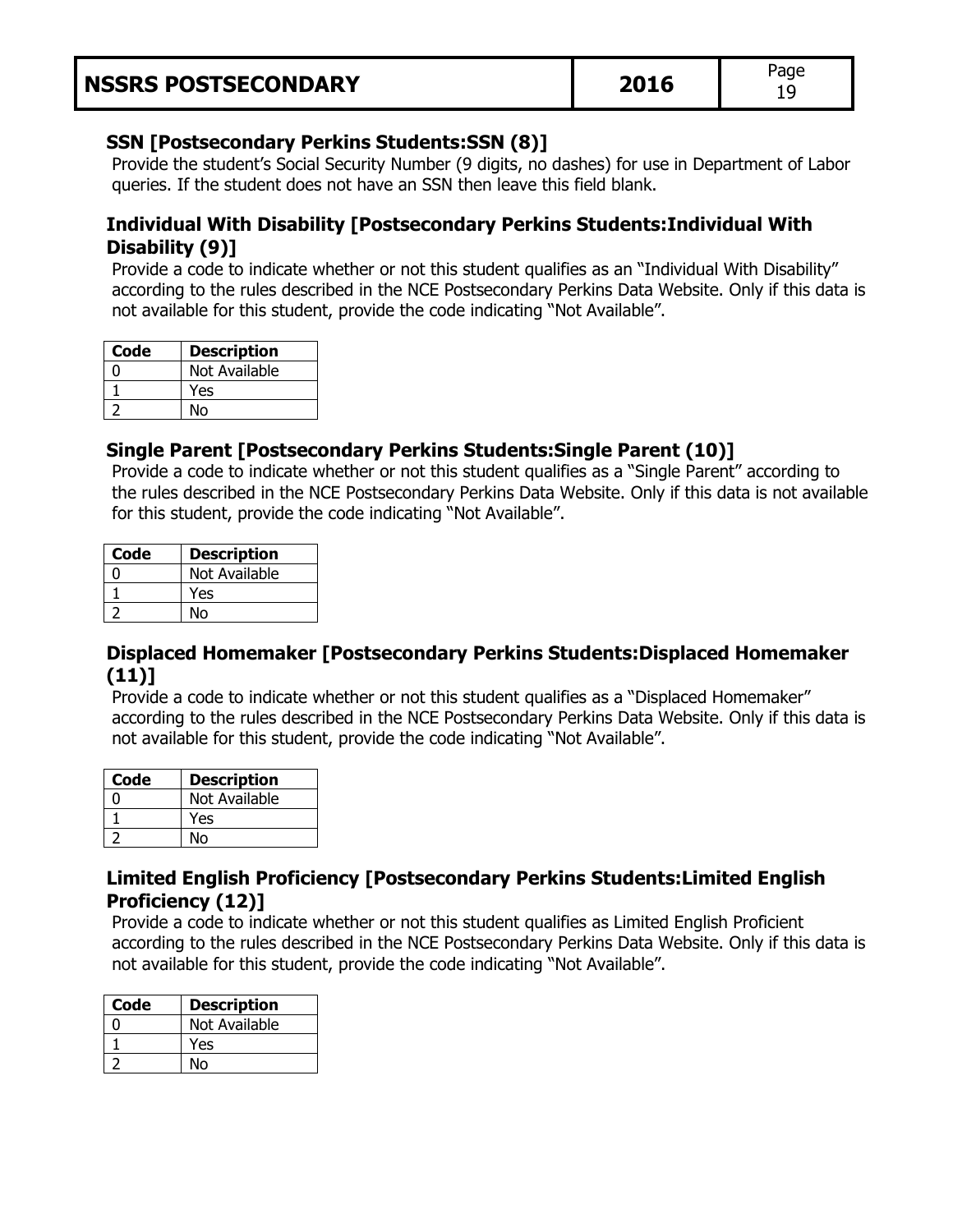| <b>NSSRS POSTSECONDARY</b> | 2016 | Page |
|----------------------------|------|------|
|----------------------------|------|------|

#### <span id="page-21-0"></span>**Economically Disadvantaged [Postsecondary Perkins Students:Economically Disadvantaged (13)]**

Provide a code to indicate whether or not this student qualifies as "Economically Disadvantaged" according to the rules described in the NCE Postsecondary Perkins Data Website. Only if this data is not available for this student, provide the code indicating "Not Available".

| Code | <b>Description</b> |
|------|--------------------|
| n    | Not Available      |
|      | Yes                |
|      | N٥                 |

#### <span id="page-21-1"></span>**Pell Grant Recipient Flag [Postsecondary Perkins Students:Pell Grant Recipient Flag (14)]**

Provide the code indicating "Yes" if this student received a Pell grant during the previous year. Indicate the code for "No" if the student did not receive this grant or is not eligible.

| Code | <b>Description</b> |  |  |
|------|--------------------|--|--|
| n    | Not Applicable     |  |  |
|      | Yes                |  |  |
|      | N٥                 |  |  |

#### <span id="page-21-2"></span>**BIA Grant Recipient Flag [Postsecondary Perkins Students:BIA Grant Recipient Flag (15)]**

Provide the code indicating "Yes" if this student received a Bureau of Indian Affairs grant during the previous year. Indicate the code for "No" if the student did not receive this grant or is not eligible.

| Code<br><b>Description</b> |                |  |  |  |  |
|----------------------------|----------------|--|--|--|--|
| n                          | Not Applicable |  |  |  |  |
|                            | Yes            |  |  |  |  |
|                            | N٥             |  |  |  |  |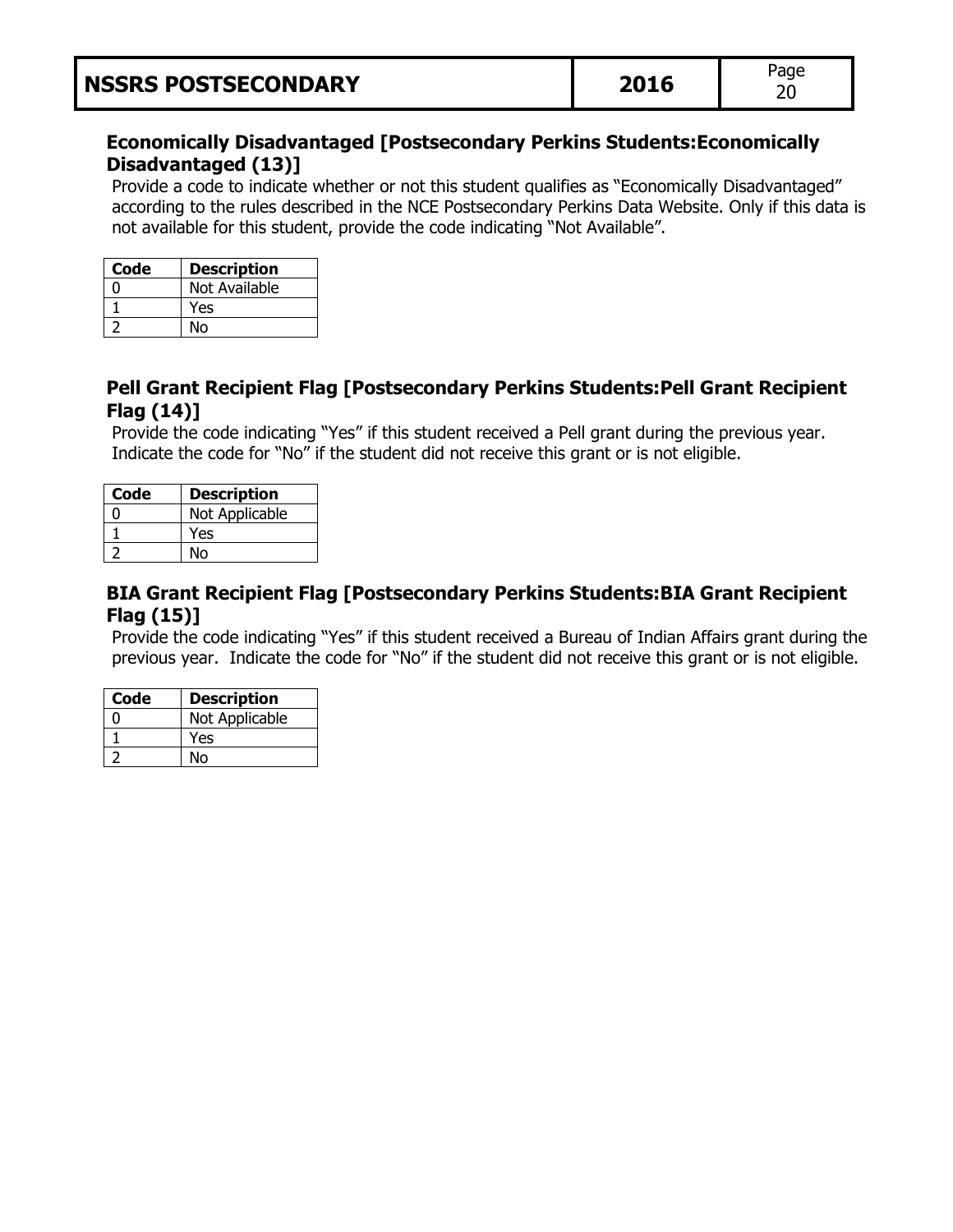# POSTSECONDARY PERKINS **COURSES**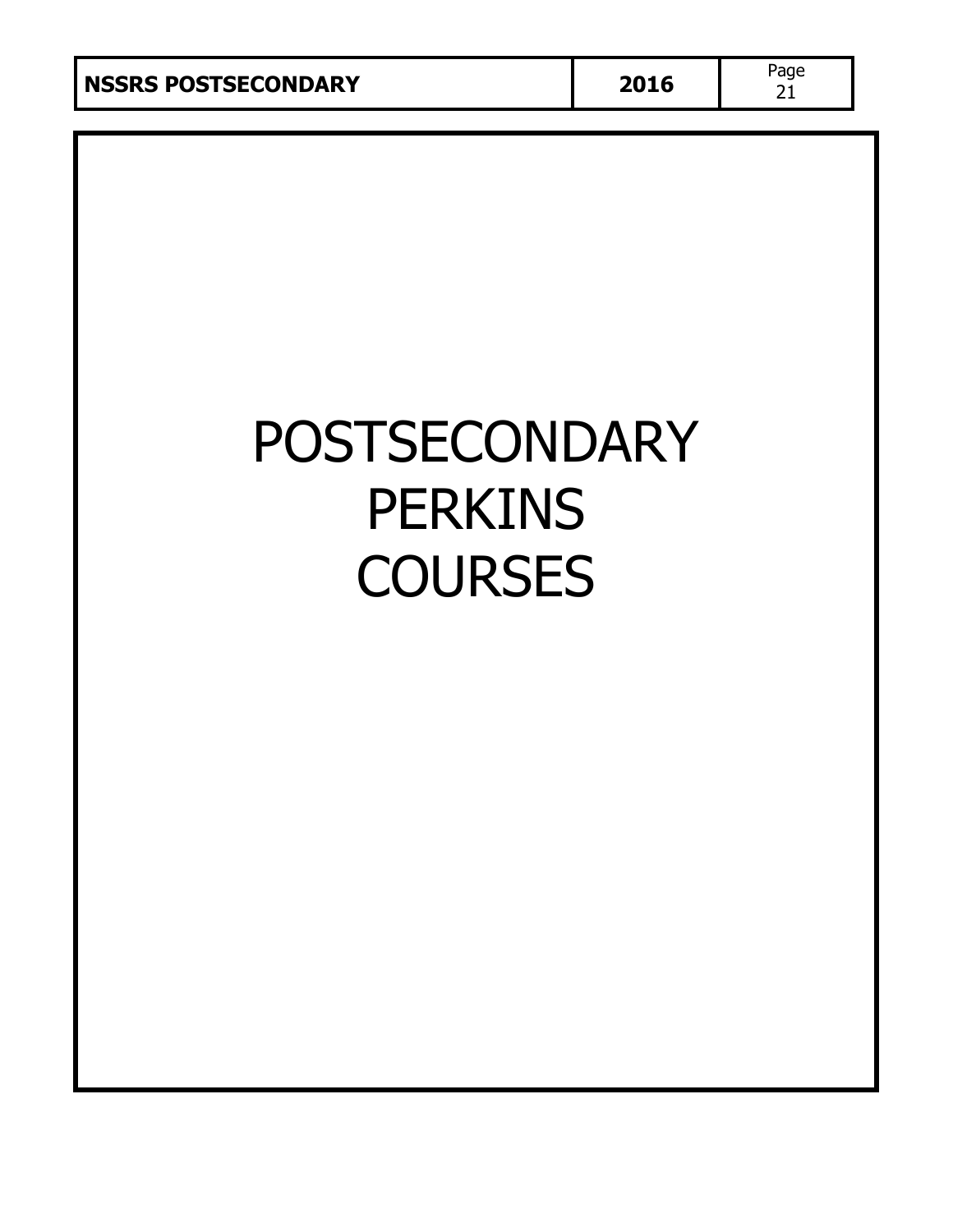# <span id="page-23-0"></span>**POSTSECONDARY PERKINS COURSES**

The Perkins Courses file specification collects the entire course history, through the end of the 2016 academic year, for each of the students listed in the Perkins Students file. At a minimum, all courses with an REU Course Weight of 1.5 or 2.0 should be reported. A Perkins Students record must be submitted for each student appearing in the Perkins Courses file.

Institutions that are not required to submit Perkins data may skip this file.

#### <span id="page-23-1"></span>**\* Institution ID [Postsecondary Perkins Courses:Institution ID (1)]**

Provide the institution identifier assigned by NDE including the hyphen ("-") in the format " $#+$ - $\# \# \# \# ''$ . This is a key field; a value must be supplied for each record or the data loading process will reject the record.

#### <span id="page-23-2"></span>**\* NDE Student ID [Postsecondary Perkins Courses:NDE Student ID (2)]**

Provide the 10 digit Nebraska Department of Education Student Identifier. This is a key field; a value must be supplied for each record or the data loading process will reject the record. This ID is validated against the Nebraska Uniq-ID system during the File Validation process.

#### <span id="page-23-3"></span>**\* Academic Year Ending [Postsecondary Perkins Courses:Academic Year Ending (3)]**

Provide the literal "2016". This field corresponds to the year that this file is being submitted under, and is not related to the academic year in which the course was taken by the student. This is a key field; a value must be supplied for each record or the data loading process will reject the record.

#### <span id="page-23-4"></span>**\* Course Year [Postsecondary Perkins Courses:Course Year (4)]**

Provide the four-digit academic year during which the student was enrolled in this course. This field should be less than or equal to the current Academic Year Ending (3). This is a key field; a value must be supplied for each record or the data loading process will reject the record.

#### <span id="page-23-5"></span>**\* Course Term [Postsecondary Perkins Courses:Course Term (5)]**

Provide the institution-selected value representing the term during which the student was enrolled in this course. The term can be from a year prior to the current Academic Year Ending (3), however it must be one of the values that were previously specified via the Postsecondary Terms collection in the Consolidated Data Collection (CDC) system available on the NDE Portal [\(http://portal.education.ne.gov\)](http://portal.education.ne.gov/). This is a key field; a value must be supplied for each record or the data loading process will reject the record.

#### <span id="page-23-6"></span>**CIP Code [Postsecondary Perkins Courses: CIP Code (6)]**

Provide the six-digit CIP (Classification of Instructional Programs) code in the format  $#######$ that identifies the primary instructional program specialty to which this course belongs. Refer to IPEDS reporting requirements for a list of valid CIP codes (2010 version). Only CIP Codes that are linked to a CTE Career Cluster area will be counted in Perkins reporting, refer to [Appendix D](#page-31-0) for a table of CIP Code prefixes cross-referenced with CTE Career Clusters.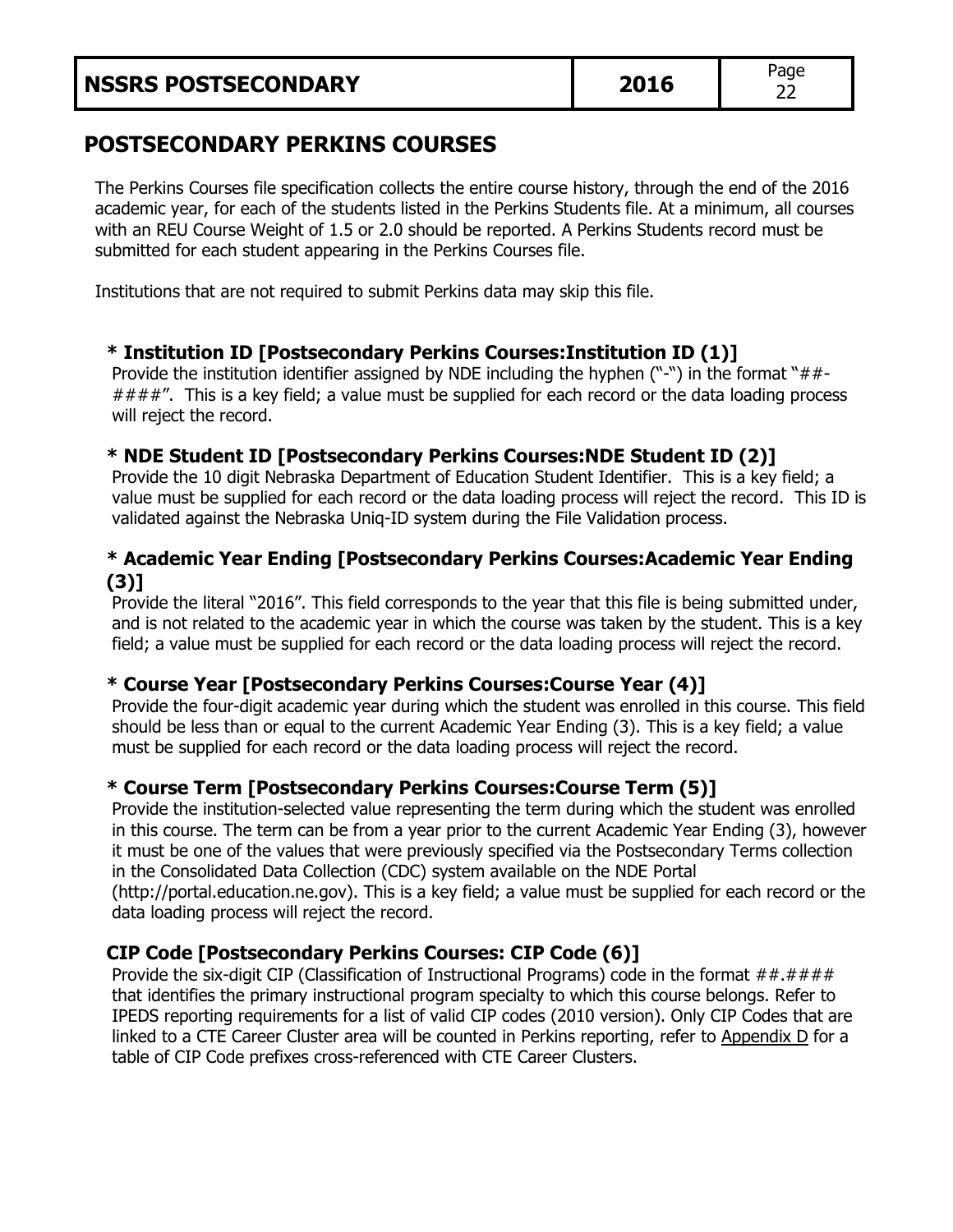#### <span id="page-24-0"></span>**\* Postsecondary Course Code [Postsecondary Perkins Courses:Postsecondary Course Code (7)]**

Provide the institution's own unique alphanumeric course identifier (up to 20 characters). This is a key field; a value must be supplied for each record or the data loading process will reject the record.

#### <span id="page-24-1"></span>**Course Name [Postsecondary Perkins Courses:Course Name (8)]**

Provide the institution's own course name specific to the identified course (up to 1000 characters), to be used in reviewing data submissions. This field is optional and can be left blank.

#### <span id="page-24-2"></span>**Course Credit Hours [Postsecondary Perkins Courses:Course Credit Hours (9)]**

Provide a decimal indicating the number of credit hours earned for completing the specified course in the format  $\#.\# \#$ . Provide "0.0" for a course that does not offer credit.

#### <span id="page-24-3"></span>**Course Weight/REU Factor [Postsecondary Perkins Courses:Course Weight REU Factor (10)]**

Provide a decimal indicating the course weighting used for this course as detailed by the Nebraska Community College State Aid Enrollment FTE/REU Guidelines document, in the format  $\# \#$ . It is expected that a Career & Technical Education course used in Perkins reporting has a weight of 1.5 or 2.0.

### <span id="page-24-4"></span>**Course Grade Points [Postsecondary Perkins Courses:Course Grade Points (11)]**

Provide a decimal indicating the number of grade points the specified student earned for completing this course in the format  $\# \# \#$ . Use a 4-point scale, where an "A" grade would be 4.0 while a "D" would be 1.0, and an "F" would be 0.0. A Pass/No Pass course may be reported with a blank in this field; do not submit "0.0" for these courses, as it will negatively affect GPA calculations.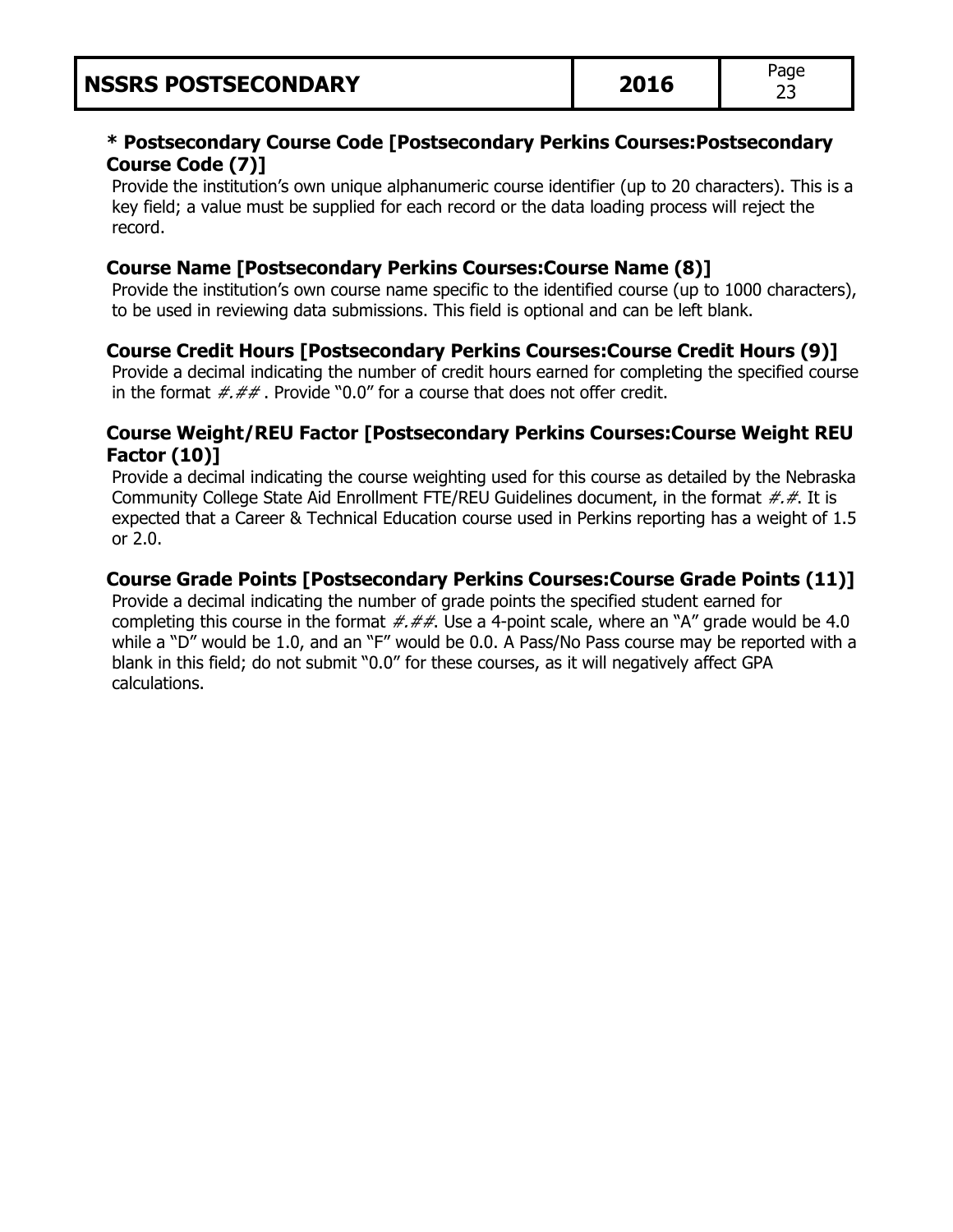| <b>NSSRS POSTSECONDARY</b> | 2016 | aae |
|----------------------------|------|-----|
|----------------------------|------|-----|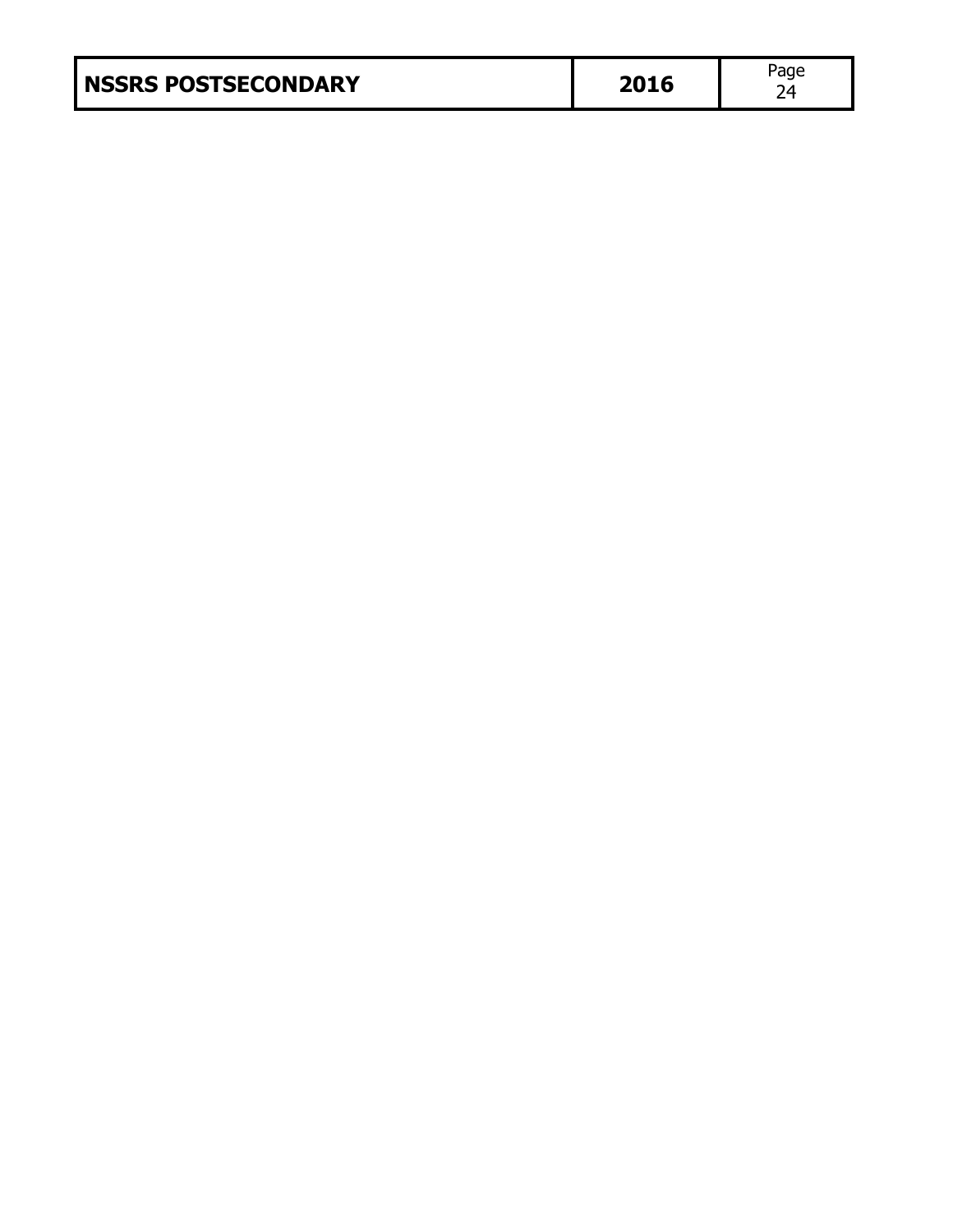# <span id="page-26-1"></span><span id="page-26-0"></span>**APPENDIX A – Change Summary**

#### **Version 6.0.0**

August 22, 2016

1. Updated year references

# **Version 5.1.0**

January 11, 2016

- 2. Postsecondary Enrollment Pell/BIA Eligible changed to Pell/BIA Grant Recipient and moved to Perkins Students file
- 3. Perkins Students removed Term and Career Cluster
- 4. Perkins Courses added Course Year
- 5. Perkins Courses changed Term to Course Term
- 6. Perkins Courses removed Secondary CIP Code
- 7. Clarified Perkins file and column instructions
- 8. Added Appendix D

# <span id="page-26-2"></span>**Version 5.0.3**

October 26, 2015

- 1. Added Middle Name to Perkins Students file
- 2. Perkins students no longer need to be included in the Enrollment file
- 3. Clarified language

October 22, 2015

1. Corrected header language on Perkins Students and Perkins Courses files October 13, 2015

1. Changed all Yes/No options in Perkins Students file to be NA/Yes/No September 25, 2015

- 1. Updated date references for 2015
- 2. Added new fields to Postsecondary Enrollment: Pell Eligible, BIA Eligible
- 3. Added new optional files: Perkins Students, Perkins Courses

# <span id="page-26-3"></span>**Version 4.0.0**

August 27, 2013

- 1. Updated date references for 2013-2014
- 2. Added new Award Code 6

# <span id="page-26-4"></span>**Version 3.0.0**

January 3, 2013

- 1. Updated date references for 2012-2013
- 2. Text cleanup
- 3. Gender [Postsecondary Enrollment:Gender Code (10)]
	- a. Added ability to leave field blank is gender is not available or unknown.

# <span id="page-26-5"></span>**Version 2.0.0**

- July 18, 2012
	- 1. Updated date references for 2011-2012

# <span id="page-26-6"></span>**Version 1.1.0**

September 15, 2011

1. Hispanic Indicator [Postsecondary Enrollment:Hispanic Ethnicity Indicator (11)]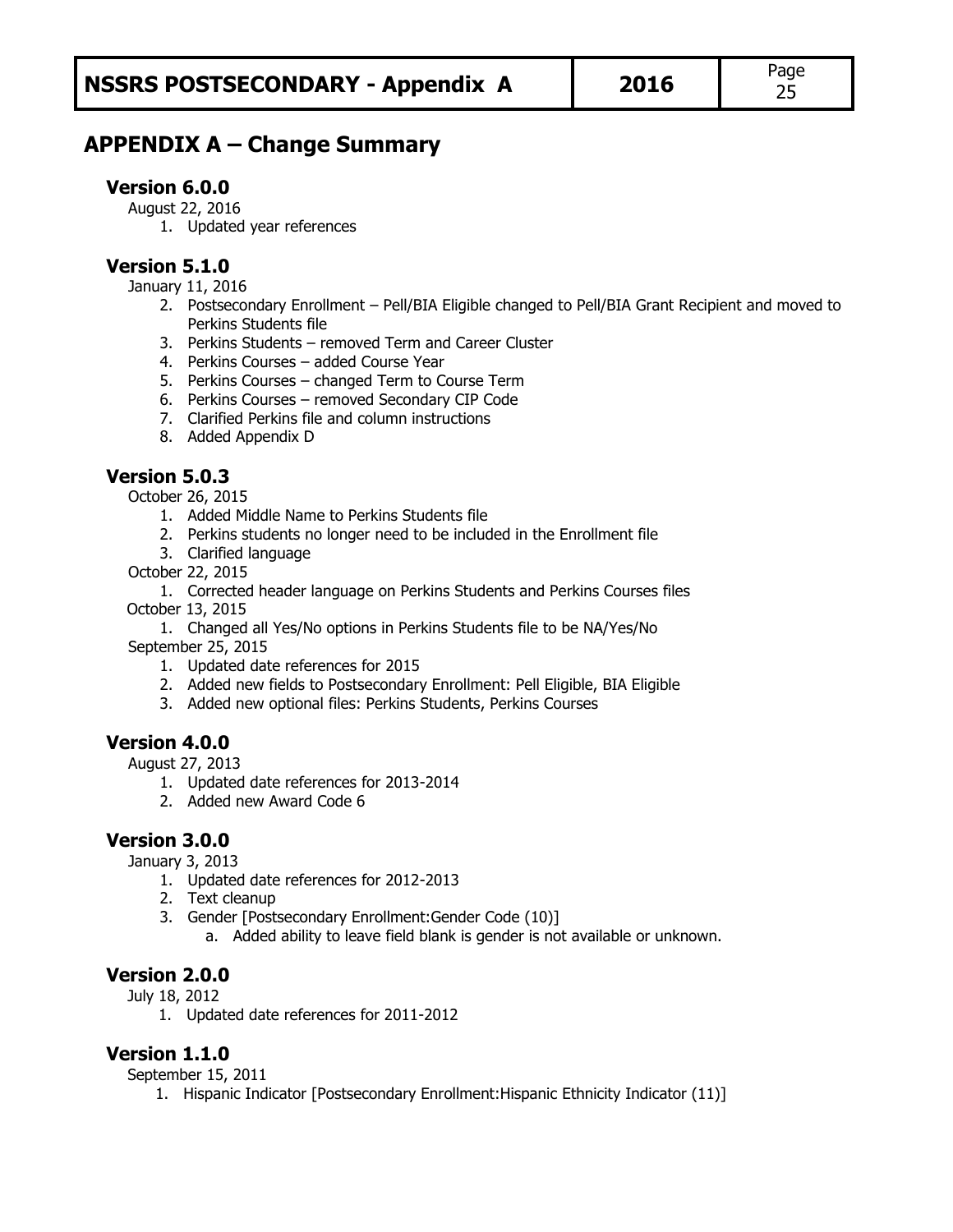# **NSSRS POSTSECONDARY - Appendix A** 2016

- a. Added code '0' (Declined to Identify).
- 2. Census Flag [Postsecondary Enrollment: Census Flag (18)]
	- a. Definition changed to indicate Census Flag is only applicable to the term used for IPEDS reporting. The code '2' (No) is to be provided for all students during terms not used for IPEDS reporting.
- 3. First Time Student Flag [Postsecondary Enrollment: First Time Student Flag (20)]
	- a. Definition changed to indicate First Time Student Flag is applicable to all academic terms, not only the term used for IPEDS reporting.
- 4. Degree Seeking Flag [Postsecondary Enrollment: Degree Seeking Flag (21)]
	- a. Definition changed to indicate Degree Seeking Flag is applicable to all academic terms, not only the term used for IPEDS reporting.
- 5. Appendix  $B$  File Layouts
	- a. Cumulative Credit Hours Earned (24) length changed to (7,1).

#### <span id="page-27-0"></span>**Version 1.0.0**

August 19, 2011

1. Initial publication.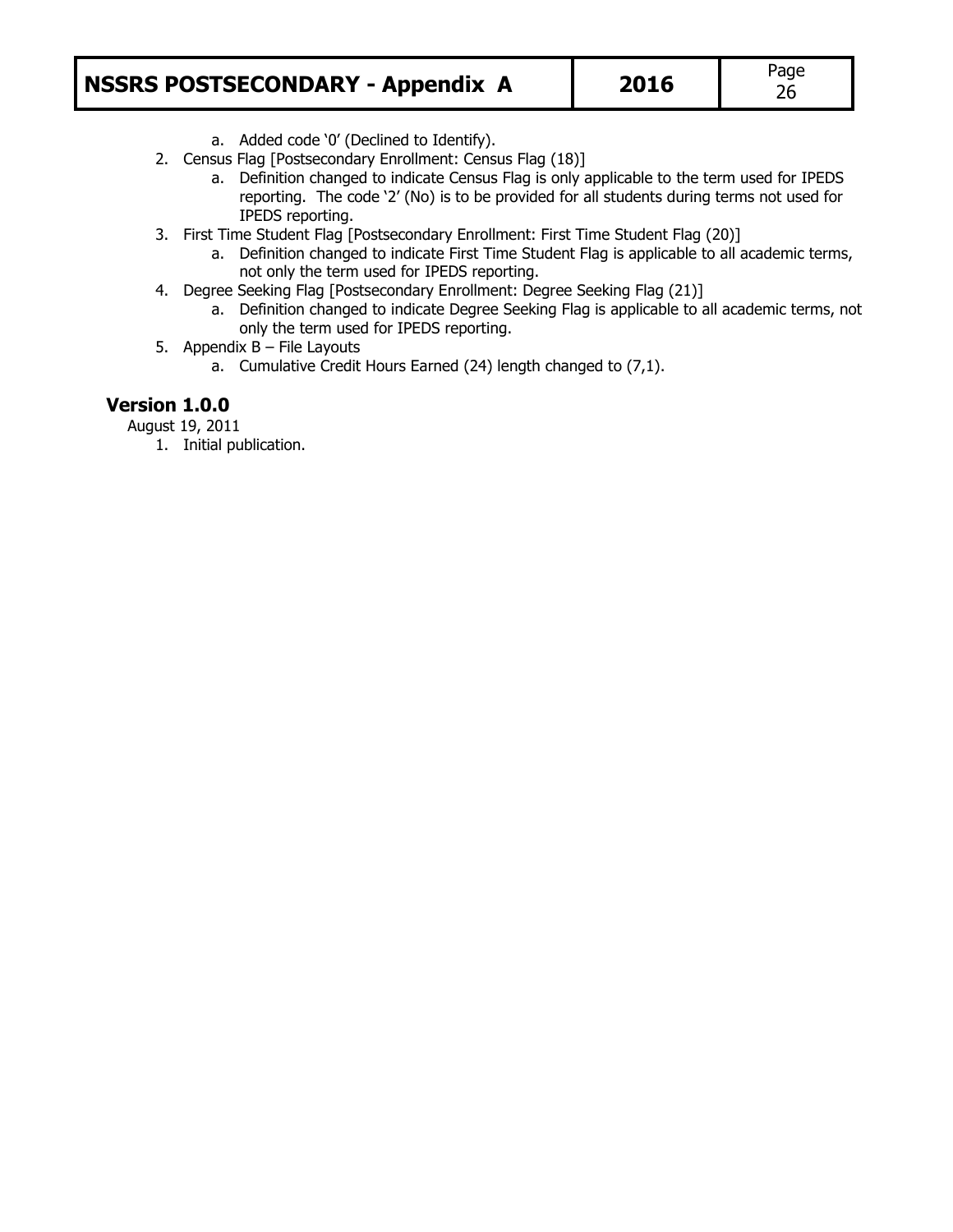| <b>NSSRS POSTSECONDARY - Appendix B</b> | 2016 | Page |
|-----------------------------------------|------|------|
|-----------------------------------------|------|------|

Т

Т

# <span id="page-28-2"></span><span id="page-28-0"></span>**APPENDIX B – File Layouts**

# <span id="page-28-1"></span>**Postsecondary Enrollment**

| <b>Key</b> | <b>Position</b> | <b>Name</b>                           | <b>Type</b>    | Length         | <b>Comments</b>        |
|------------|-----------------|---------------------------------------|----------------|----------------|------------------------|
| Y          | 1               | <b>Institution ID</b>                 | Char           | 7              | Format: $\# # - # # #$ |
| Y          | $\overline{2}$  | <b>NDE Student ID</b>                 | Char           | 10             | 10 Digits              |
|            | $\overline{3}$  | Postsecondary Student ID              | Char           | 12             |                        |
| Y          | 4               | Academic Year Ending                  | Char           | 4              | Format: YYYY           |
| Y          | $\overline{5}$  | Term                                  | Char           | 10             |                        |
|            | 6               | Last Name                             | Char           | 60             |                        |
|            | 7               | First Name                            | Char           | 60             |                        |
|            | 8               | Middle Name                           | Char           | 60             |                        |
|            | 9               | <b>Birthdate</b>                      | Char           | 10             | Format: YYYY-MM-DD     |
|            | 10              | Gender                                | Char           |                |                        |
|            | 11              | Hispanic Indicator                    | Char           |                |                        |
|            | 12              | Race 1 Code                           | Char           | $\overline{2}$ |                        |
|            | 13              | Race 2 Code                           | Char           | $\overline{2}$ |                        |
|            | 14              | Race 3 Code                           | Char           | $\overline{2}$ |                        |
|            | 15              | Race 4 Code                           | Char           | $\overline{2}$ |                        |
|            | 16              | Race 5 Code                           | Char           | $\overline{2}$ |                        |
|            | 17              | State of High School Graduation       | Char           | $\overline{2}$ |                        |
|            | 18              | Census Flag                           | Char           | $\mathbf{1}$   |                        |
|            | 19              | Full Time Student Flag                | Char           | $\mathbf{1}$   |                        |
|            | 20              | First Time Student Flag               | Char           | $\mathbf{1}$   |                        |
|            | 21              | Degree Seeking Flag                   | Char           |                |                        |
|            | 22              | Term Credit Hours Attempted           | <b>Numeric</b> | (3,1)          |                        |
|            | 23              | <b>Term Credit Hours Earned</b>       | Numeric        | (3,1)          |                        |
|            | 24              | <b>Cumulative Credit Hours Earned</b> | <b>Numeric</b> | (7,1)          |                        |
|            | 25              | <b>Term GPA</b>                       | Numeric        | (4,3)          |                        |
|            | 26              | <b>Cumulative GPA</b>                 | <b>Numeric</b> | (4,3)          |                        |
|            | 27              | Remedial Course Math Flag             | Char           |                |                        |
|            | 28              | Remedial Course Reading Flag          | Char           | $\mathbf 1$    |                        |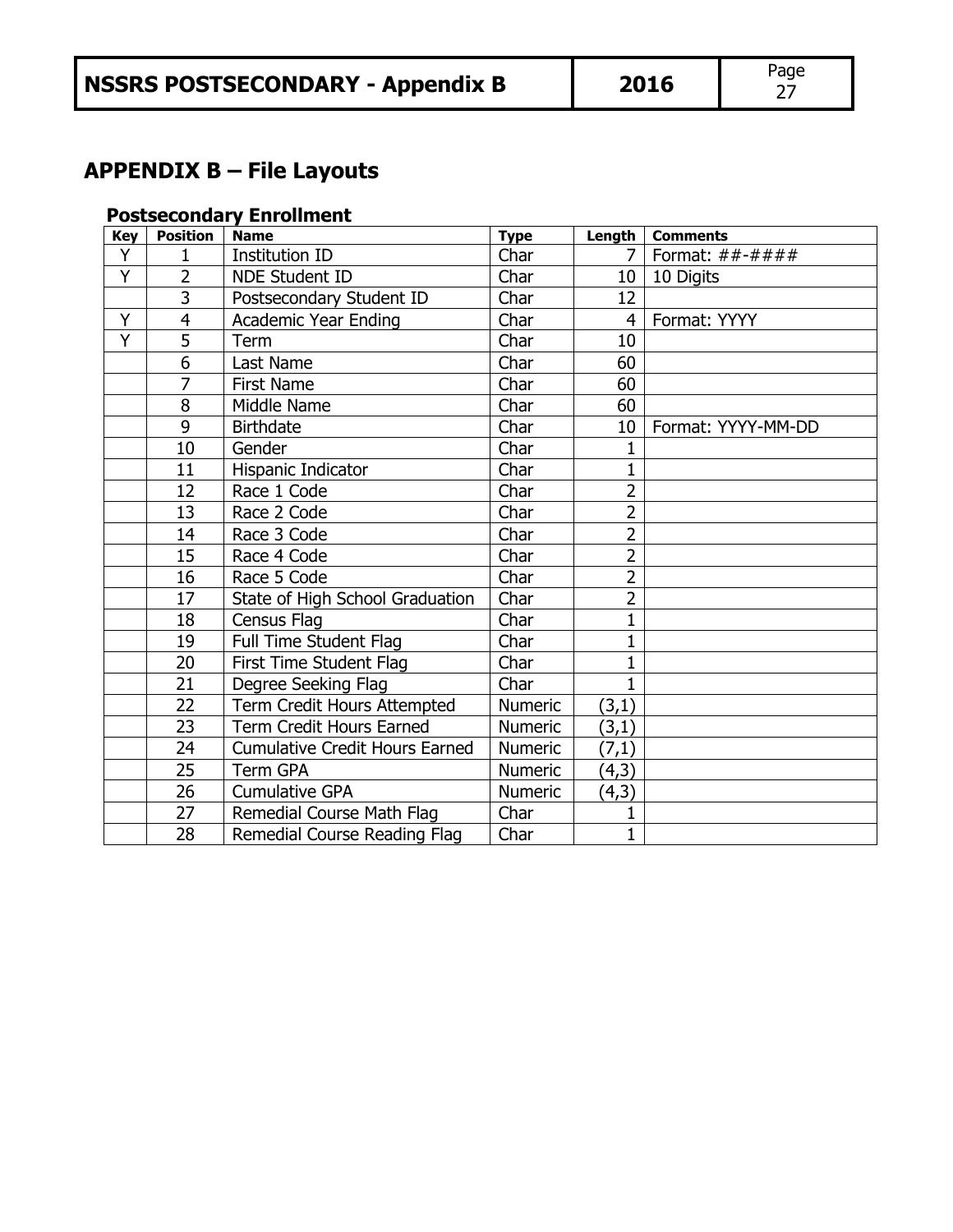# **NSSRS POSTSECONDARY - Appendix B 2016**

# <span id="page-29-0"></span>**Postsecondary Academic Awards**

| <b>Kev</b>   | <b>Position</b> | <b>Name</b>                 | <b>Type</b> | Length | <b>Comments</b>                       |
|--------------|-----------------|-----------------------------|-------------|--------|---------------------------------------|
| v            |                 | <b>Institution ID</b>       | Char        |        | Format: $\# # - # # #$                |
| v            |                 | <b>NDE Student ID</b>       | Char        | 10     | 10 Digits                             |
|              |                 | Postsecondary Student ID    | Char        | 12     |                                       |
| v            | 4               | <b>Academic Year Ending</b> | Char        | -4     | Format: YYYY                          |
|              | 6               | Last Name                   | Char        | 60     | Optional                              |
|              |                 | First Name                  | Char        | 60     | Optional                              |
|              | 8               | Middle Name                 | Char        | 60     | Optional                              |
| v            | 9               | <b>Award Date</b>           | Char        | 10     | Format: YYYY-MM-DD                    |
| v            | 10              | Award Code                  | Char        |        |                                       |
| $\checkmark$ | 11              | Award CIP Code              | Char        |        | Format: $\#$ $\#$ $\#$ $\#$ $\#$ $\#$ |

# <span id="page-29-1"></span>**Postsecondary Perkins Students**

| <b>Key</b> | <b>Position</b> | <b>Name</b>                        | <b>Type</b> | Length         | <b>Comments</b>         |
|------------|-----------------|------------------------------------|-------------|----------------|-------------------------|
|            |                 | Institution ID                     | Char        |                | Format: $\# # - # \# #$ |
| Y          | 2               | <b>NDE Student ID</b>              | Char        | 10             | 10 Digits               |
|            | 3               | Postsecondary Student ID           | Char        | 12             |                         |
| Y          | 4               | <b>Academic Year Ending</b>        | Char        | $\overline{4}$ | Format: YYYY            |
|            | 5               | Last Name                          | Char        | 60             |                         |
|            | 6               | <b>First Name</b>                  | Char        | 60             |                         |
|            |                 | Middle Name                        | Char        | 60             |                         |
|            | 8               | <b>SSN</b>                         | Char        | 9              | 9 Digits                |
|            | 9               | <b>Individual With Disability</b>  | Char        |                |                         |
|            | 10              | Single Parent                      | Char        |                |                         |
|            | 11              | Displaced Homemaker                | Char        |                |                         |
|            | 12              | <b>Limited English Proficiency</b> | Char        |                |                         |
|            | 13              | Economically Disadvantaged         | Char        |                |                         |
|            | 14              | Pell Grant Recipient               | Char        |                |                         |
|            | 15              | <b>BIA Grant Recipient</b>         | Char        |                |                         |

## <span id="page-29-2"></span>**Postsecondary Perkins Courses**

| <b>Kev</b>   | <b>Position</b> | <b>Name</b>                 | <b>Type</b>    | Length | <b>Comments</b>               |
|--------------|-----------------|-----------------------------|----------------|--------|-------------------------------|
|              |                 | Institution ID              | Char           |        | Format: $\# # - # # #$        |
| $\checkmark$ |                 | <b>NDE Student ID</b>       | Char           | 10     | 10 Digits                     |
| $\checkmark$ | 3               | <b>Academic Year Ending</b> | Char           |        | Format: YYYY                  |
| $\checkmark$ | 4               | Course Year                 | Char           | 4      | Format: YYYY                  |
| Y            | 5.              | Course Term                 | Char           | 10     |                               |
|              | 6               | CIP Code                    | Char           |        | Format: $\# \# . \# \# \# \#$ |
| v            |                 | Course Code                 | Char           | 20     |                               |
|              | 8               | Course Name                 | Char           | 1000   | Optional                      |
|              | 9               | <b>Course Credit Hours</b>  | <b>Numeric</b> | (5,3)  | Format: $# .##$               |
|              | 10              | Course Weight/REU Factor    | <b>Numeric</b> | (2,1)  | Format: $#.*$                 |
|              | 11              | <b>Course Grade Points</b>  | <b>Numeric</b> |        | $(5,3)$   Format: #.##        |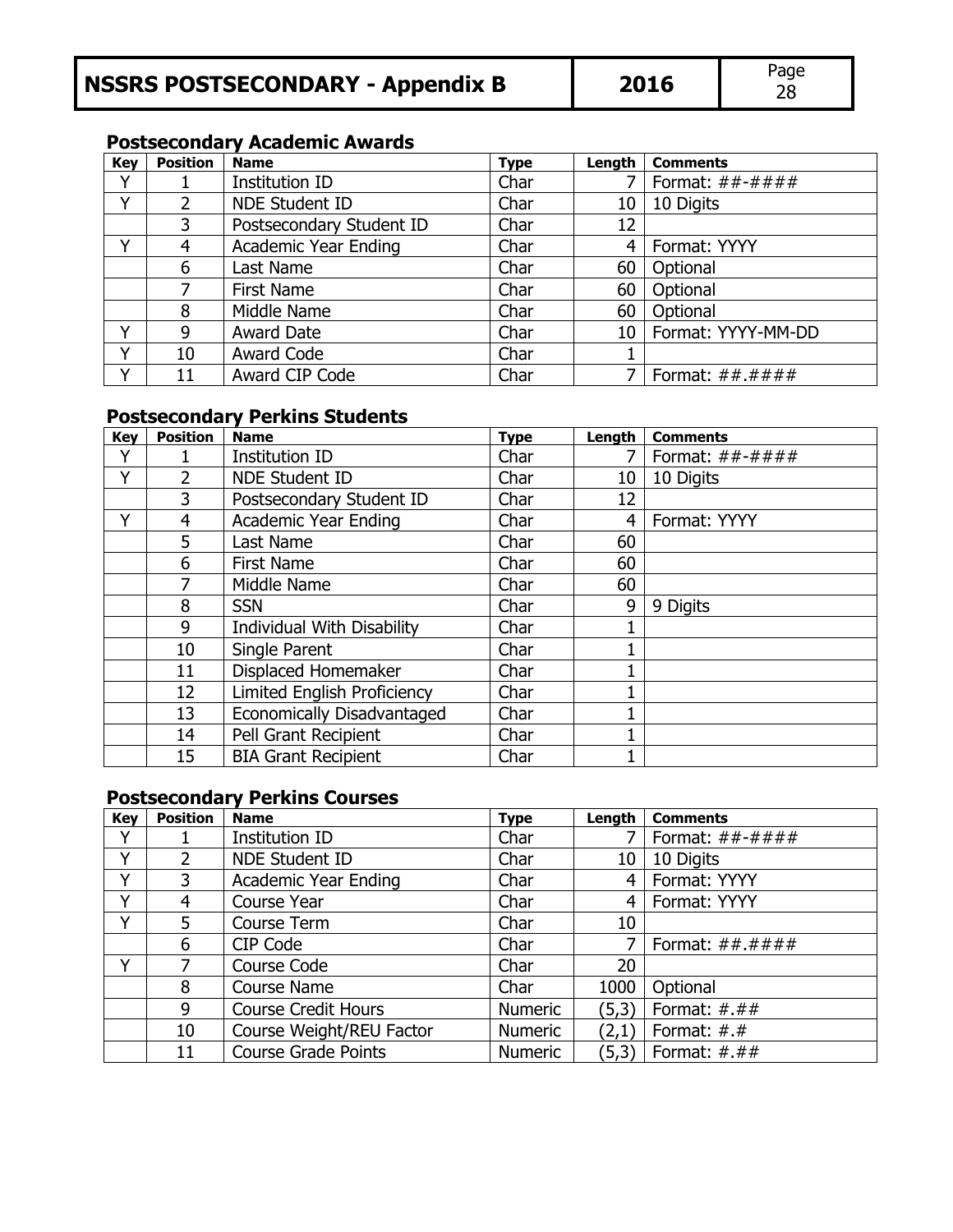# <span id="page-30-0"></span>**APPENDIX C – Codes for "State of High School Graduation"**

The following "State of High School Graduation" codes were adapted from the United States Postal Services abbreviations for states and possessions.

| unknown                 | 10 |
|-------------------------|----|
| OUTSIDE UNITED          | 20 |
| STATES                  |    |
| <b>OUTSIDE NEBRASKA</b> | 30 |
| ALABAMA                 | AL |
| <b>ALASKA</b>           | AK |
| AMERICAN SAMOA          | AS |
| <b>ARIZONA</b>          | AZ |
| <b>ARKANSAS</b>         | AR |
| CALIFORNIA              | CA |
| COLORADO                | CO |
| CONNECTICUT             | CT |
| DELAWARE                | DE |
| DISTRICT OF             | DC |
| COLUMBIA                |    |
| <b>FEDERATED STATES</b> | FM |
| OF MICRONESIA           |    |
| FLORIDA                 | FL |
| <b>GEORGIA</b>          | GA |
| GUAM                    | GU |
| HAWAII                  | HI |
| <b>IDAHO</b>            | ΙD |

| ILLINOIS                | IL        |
|-------------------------|-----------|
| <b>INDIANA</b>          | ΙN        |
| <b>IOWA</b>             | ΙA        |
| <b>KANSAS</b>           | КS        |
| KENTUCKY                | ΚY        |
| LOUISIANA               | LA        |
| MAINE                   | МE        |
| <b>MARSHALL ISLANDS</b> | MН        |
| MARYLAND                | МD        |
| <b>MASSACHUSETTS</b>    | МA        |
| MICHIGAN                | ΜI        |
| MINNESOTA               | ΜN        |
| MISSISSIPPI             | МS        |
| MISSOURI                | <b>MO</b> |
| MONTANA                 | МT        |
| NEBRASKA                | ΝE        |
| <b>NEVADA</b>           | ΝV        |
| <b>NEW HAMPSHIRE</b>    | <b>NH</b> |
| <b>NEW JERSEY</b>       | NJ        |
| NEW MEXICO              | NΜ        |
| <b>NEW YORK</b>         | ΝY        |
| NORTH CAROLINA          | ΝC        |

| NORTH DAKOTA          | ND        |
|-----------------------|-----------|
| NORTHERN MARIANA      | <b>MP</b> |
| <b>ISLANDS</b>        |           |
| OHIO                  | OН        |
| <b>OKLAHOMA</b>       | ОК        |
| OREGON                | OR        |
| PALAU                 | PW        |
| PENNSYLVANIA          | PА        |
| PUERTO RICO           | PR        |
| RHODE ISLAND          | RI        |
| SOUTH CAROLINA        | SC        |
| SOUTH DAKOTA          | SD        |
| <b>TENNESSEE</b>      | ΤN        |
| TFXAS                 | ТX        |
| <b>UTAH</b>           | UT        |
| VERMONT               | VT        |
| <b>VIRGIN ISLANDS</b> | VI        |
| <b>VIRGINIA</b>       | VA        |
| WASHINGTON            | WA        |
| WEST VIRGINIA         | WV        |
| WISCONSIN             | WI        |
| WYOMING               | WY        |

NOTE: 30 (OUTSIDE NEBRASKA) to be used only for a student known to have graduated from a high school within a state or possession of the United States but the specific state or possession is unknown.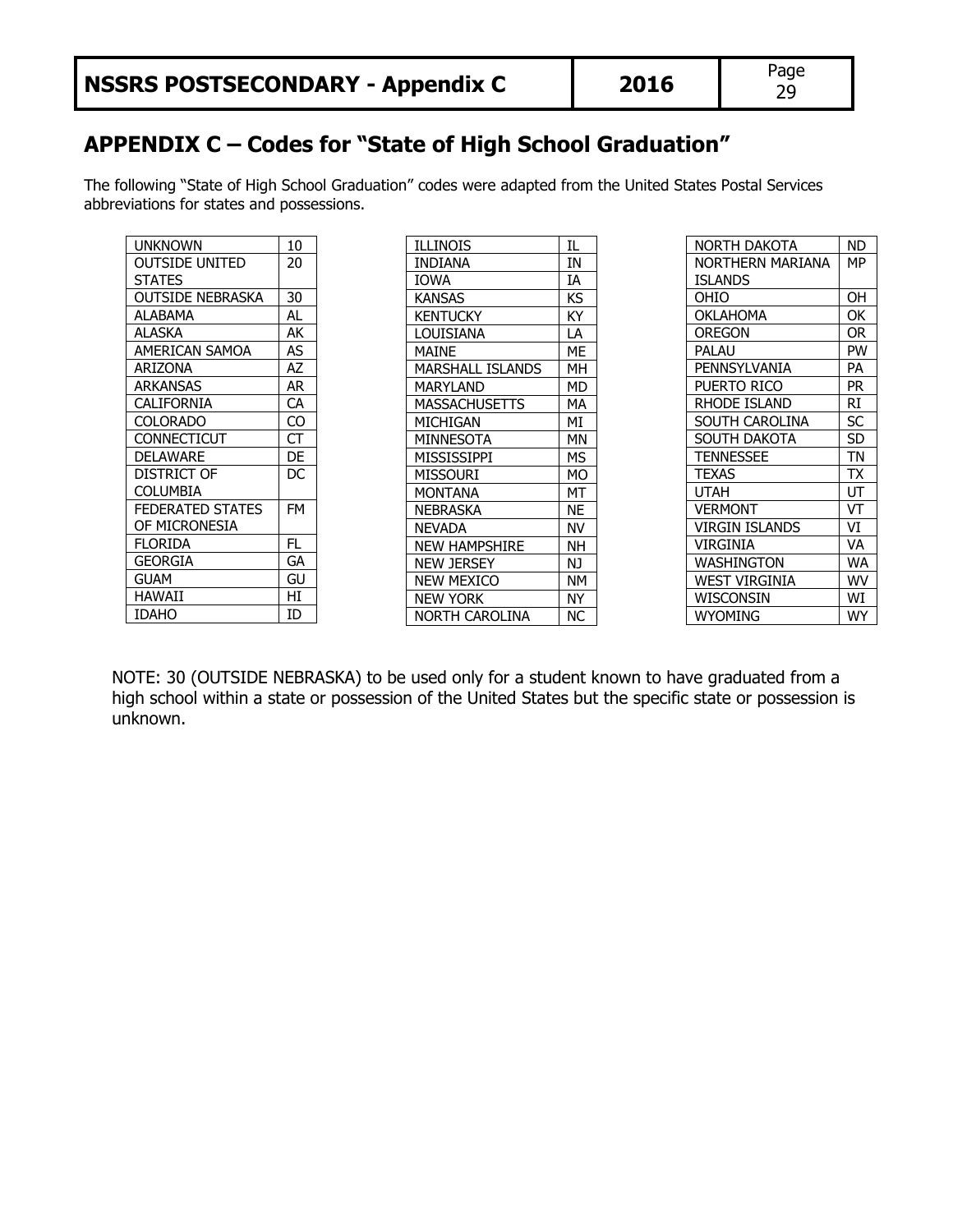# <span id="page-31-0"></span>**APPENDIX D – CIP Code Prefix / CTE Career Cluster Cross Reference**

The CIP Codes are provided by IPEDS (2010 version). The Career Cluster codes are provided by CEDS. Some CIP Code prefixes do not have a corresponding CTE Career Cluster.

| <b>CIP Prefix</b> |                                                                        |    | <b>Career Cluster</b>                             |  |
|-------------------|------------------------------------------------------------------------|----|---------------------------------------------------|--|
| 01                | AGRICULTURE, AGRICULTURE OPERATIONS, AND RELATED SCIENCES              | 01 | Agriculture, Food & Natural Resources             |  |
| 03                | NATURAL RESOURCES AND CONSERVATION                                     | 01 | Agriculture, Food & Natural Resources             |  |
| 04                | ARCHITECTURE AND RELATED SERVICES                                      | 02 | Architecture & Construction                       |  |
| 05                | AREA, ETHNIC, CULTURAL, GENDER, AND GROUP STUDIES                      |    |                                                   |  |
| 09                | COMMUNICATION, JOURNALISM, AND RELATED PROGRAMS                        | 03 | Arts, A/V Technology & Communications             |  |
| 10                | COMMUNICATIONS TECHNOLOGIES/TECHNICIANS AND SUPPORT<br><b>SERVICES</b> | 03 | Arts, A/V Technology & Communications             |  |
| 11                | COMPUTER AND INFORMATION SCIENCES AND SUPPORT SERVICES                 | 11 | <b>Information Technology</b>                     |  |
| 12                | PERSONAL AND CULINARY SERVICES                                         | 09 | Hospitality & Tourism                             |  |
| 13                | <b>EDUCATION</b>                                                       | 05 | <b>Education &amp; Training</b>                   |  |
| 14                | ENGINEERING                                                            | 15 | Science, Technology, Engineering &<br>Mathematics |  |
| 15                | ENGINEERING TECHNOLOGIES AND ENGINEERING-RELATED FIELDS                | 15 | Science, Technology, Engineering &<br>Mathematics |  |
| 16                | FOREIGN LANGUAGES, LITERATURES, AND LINGUISTICS                        |    |                                                   |  |
| 19                | FAMILY AND CONSUMER SCIENCES/HUMAN SCIENCES                            | 10 | <b>Human Services</b>                             |  |
| 22                | LEGAL PROFESSIONS AND STUDIES                                          | 12 | Law, Public Safety, Corrections & Security        |  |
| 23                | ENGLISH LANGUAGE AND LITERATURE/LETTERS                                |    |                                                   |  |
| 24                | LIBERAL ARTS AND SCIENCES, GENERAL STUDIES AND HUMANITIES              |    |                                                   |  |
| 25                | <b>LIBRARY SCIENCE</b>                                                 |    |                                                   |  |
| 26                | BIOLOGICAL AND BIOMEDICAL SCIENCES                                     | 15 | Science, Technology, Engineering &<br>Mathematics |  |
| 27                | MATHEMATICS AND STATISTICS                                             | 15 | Science, Technology, Engineering &<br>Mathematics |  |
| 28                | MILITARY SCIENCE, LEADERSHIP AND OPERATIONAL ART                       |    |                                                   |  |
| 29                | MILITARY TECHNOLOGIES AND APPLIED SCIENCES                             |    |                                                   |  |
| 30                | MULTI/INTERDISCIPLINARY STUDIES                                        |    |                                                   |  |
| 31                | PARKS, RECREATION, LEISURE, AND FITNESS STUDIES                        |    |                                                   |  |
| 32                | BASIC SKILLS AND DEVELOPMENTAL/REMEDIAL EDUCATION                      |    |                                                   |  |
| 33                | <b>CITIZENSHIP ACTIVITIES</b>                                          |    |                                                   |  |
| 34                | HEALTH-RELATED KNOWLEDGE AND SKILLS                                    | 08 | <b>Health Science</b>                             |  |
| 35                | INTERPERSONAL AND SOCIAL SKILLS                                        |    |                                                   |  |
| 36                | LEISURE AND RECREATIONAL ACTIVITIES                                    |    |                                                   |  |
| 37                | PERSONAL AWARENESS AND SELF-IMPROVEMENT                                |    |                                                   |  |
| 38                | PHILOSOPHY AND RELIGIOUS STUDIES                                       |    |                                                   |  |
| 39                | THEOLOGY AND RELIGIOUS VOCATIONS                                       |    |                                                   |  |
| 40                | PHYSICAL SCIENCES                                                      | 15 | Science, Technology, Engineering &<br>Mathematics |  |